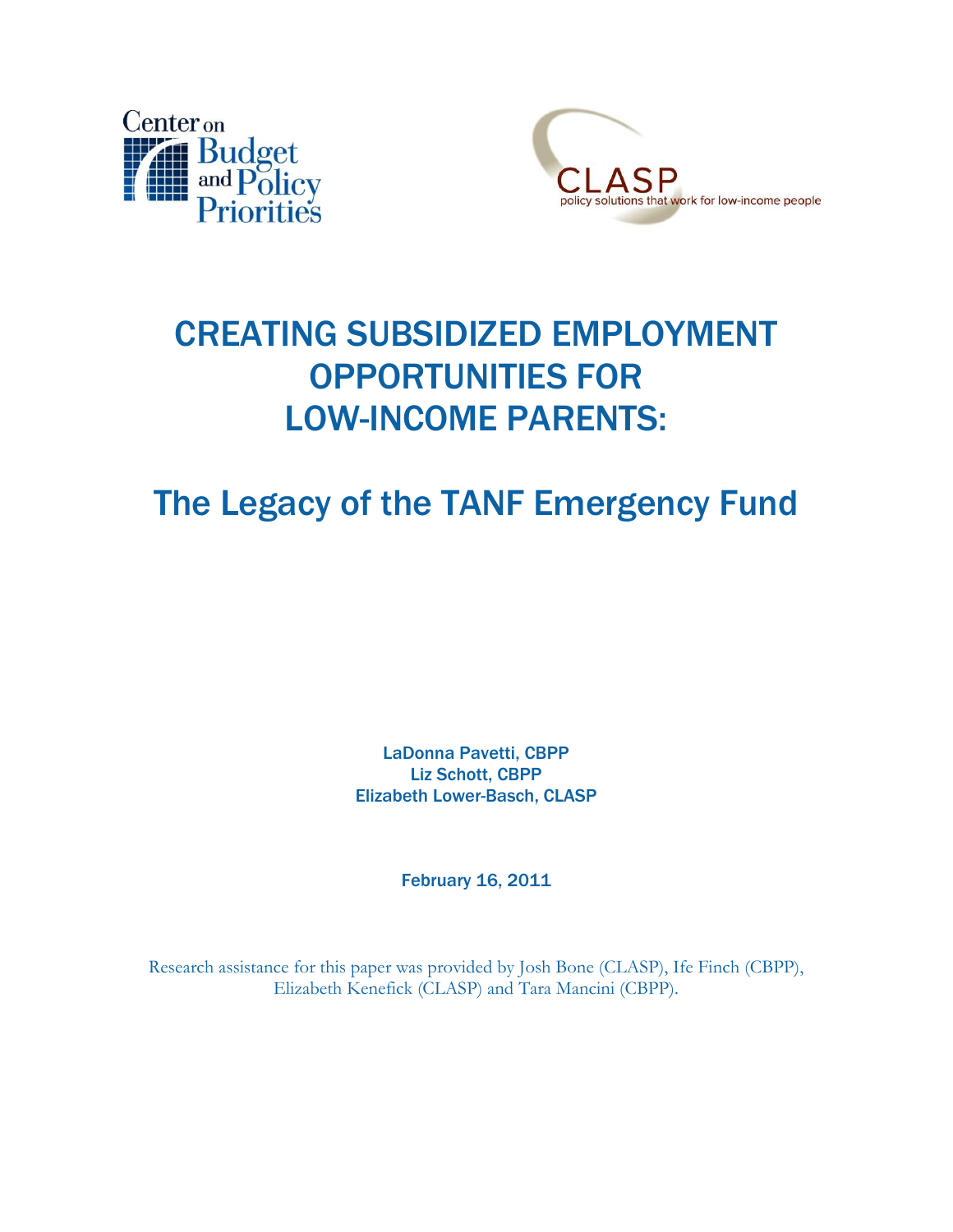### Introduction

Amidst the worst downturn since the Great Depression, Congress included the Temporary Assistance for Needy Families (TANF) Emergency Fund<sup>1</sup> in the 2009 Recovery Act to help states cover the costs of providing more assistance to low-income families suffering from the ill effects of the downturn. The Fund provided \$5 billion over two years for increased state or federal TANF spending in three categories of aid to TANF-eligible families<sup>2</sup> with children: (1) basic assistance, (2) non-recurrent, shortterm (or emergency) benefits, and (3) subsidized employment.

The fund expired on September 30, 2010. Some 39 states, the District of Columbia, Puerto Rico, the Virgin Islands, and eight Tribal TANF programs received approval to use \$1.3 billion from the fund to create new subsidized employment programs or expand existing ones. The remaining \$3.7 billion in the fund was approved to cover increased costs associated with providing basic assistance and nonrecurrent, short-term benefits, such as assistance to avoid eviction and potential homelessness.

TANF Emergency Funds (EF) were available to cover 80 percent of a state's *increased* costs in each of the three categories.<sup>3</sup> This meant states had to spend more on needy families to obtain the funds and had to cover 20 percent of the increased expenditures with other funding sources (including federal TANF block grant funds or state maintenance-of-effort funds). For subsidized employment programs, states could count as state spending the employer costs to supervise and

### Subsidized Jobs Created by the TANF Emergency Fund:

- Placed more than 260,000 lowincome adults and youth in paid jobs during a time of high unemployment.
- Supported local economies by putting money into the hands of individuals most likely to spend it.
- Helped states sustain work-focused TANF programs.
- Provided direct and timely support to help businesses, non-profits, and local governments weather the recession.
- Provided opportunities for lowincome parents and youth to maintain a connection to the labor force and build new skills.
- Created new partnerships between TANF agencies, workforce agencies, businesses, foundations, advocates, and local nonprofit service providers.
- Demonstrated the feasibility of creating cost-effective, publicly funded jobs in the private and public sectors on a large scale during a downturn.

 $\overline{a}$ <sup>1</sup> Statutory language refers to the "Emergency Contingency Fund" but, to avoid confusion with the TANF Contingency Fund which was created in 1996 when the TANF block grant was created, the U.S. Department of Health and Human Services referred to it as the Emergency Fund, a convention we follow throughout the paper.

<sup>2</sup> States could – and many did – serve broader low-income populations than just families eligible for TANF cash assistance.

<sup>&</sup>lt;sup>3</sup> For the basic assistance category, a state also had to have a caseload increase which many states did because of the recession. A state did not have to experience an increase in its assistance caseload to draw down Emergency Funds for the non-recurrent short-term benefits and subsidized employment categories, but did have to show increased spending. Increased spending (and for basic assistance, increased caseload) is measured relative to a base year that was either 2007 or 2008, whichever was lower.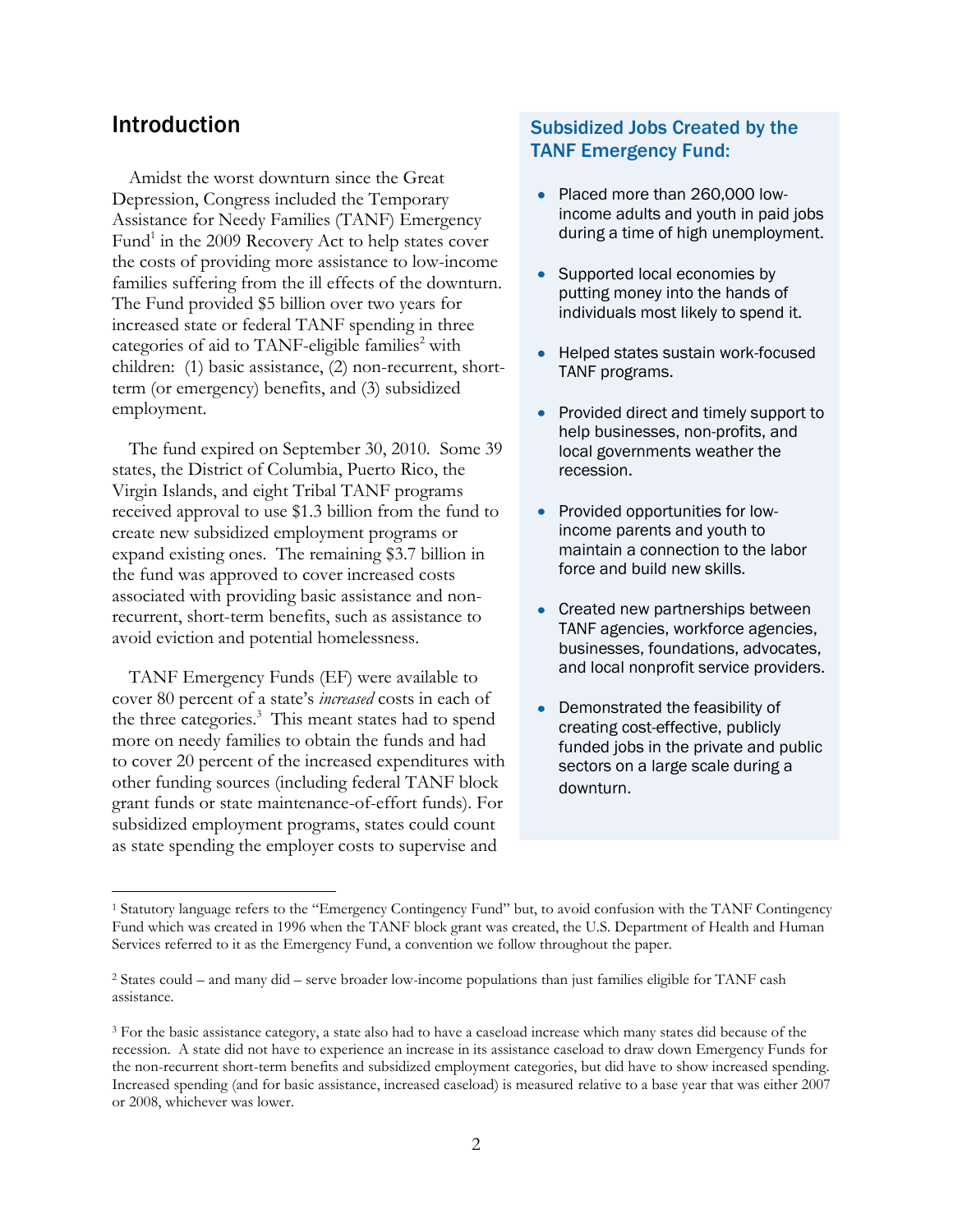train subsidized employees, which made it possible to operate a subsidized employment program with minimal financial resources beyond the federal funds available from the EF.<sup>4</sup>

A key feature of the TANF EF was its flexibility: states decided how best to use the funds to serve families in need, such as how best to structure their subsidized employment programs. This made it possible for states to operate large statewide countercyclical programs, as well as smaller programs targeted to population groups or geographical areas that face particular labor market challenges, such as non-custodial parents and rural communities with high rates of unemployment.

This paper presents the results of a telephone survey of the subsidized employment programs funded all or in part with funds from the TANF EF, conducted by staff from the Center on Budget and Policy Priorities (CBPP) and the Center for Law and Social Policy (CLASP) during the summer and fall of 2010. We collected this information with two goals in mind: (1) to understand how states used the flexibility they were given to design and implement subsidized employment programs and what challenges they faced in getting them up and running, and (2) to provide a written record of states' experiences that could be used to inform future efforts. We targeted our data collection efforts to the 33 states operating employment programs that served adults. We were successful in conducting telephone interviews with 30 of the states and gathered basic information from written documents from the other states. During the interviews, we obtained information on the populations that states decided to serve, how they structured their wage subsidies, the types of jobs they provided, how they operated their programs, how many individuals were employed, and their plans to continue programs after the end of the EF. 5

This paper opens with a brief description of subsidized employment programs that preceded those created through the TANF EF. The second section presents information on EF-supported programs. Subsequent sections describe several key elements of state programs: (1) program purpose; (2) target population; (3) subsidy structure; (4) types of jobs provided; and (5) administrative structure. The paper concludes by highlighting the following lessons that can be drawn from states' experiences:

- It is possible (though challenging) to get large-scale, countercyclical job creation programs up and running relatively quickly and to engage the private sector in creating job opportunities.
- Subsidized jobs targeted to disadvantaged individuals benefit not only participating workers and businesses but also entire communities and society at large.
- Flexibility makes success possible in many different environments.

- New targeted funding can provide the catalyst for innovation and increased collaboration.
- Subsidized employment programs can be implemented at reasonable cost.

<sup>4</sup> Supervision and training expenses up to 25 percent of the costs of wages could be claimed without explicit documentation on the costs of training and supervision. Actual expenses exceeding 25 percent could be claimed only with explicit documentation of the costs.

<sup>5</sup> Because of the way ARRA was written, subsidized jobs created with the Emergency Fund were not included in the number of jobs created by the Recovery Act that states reported.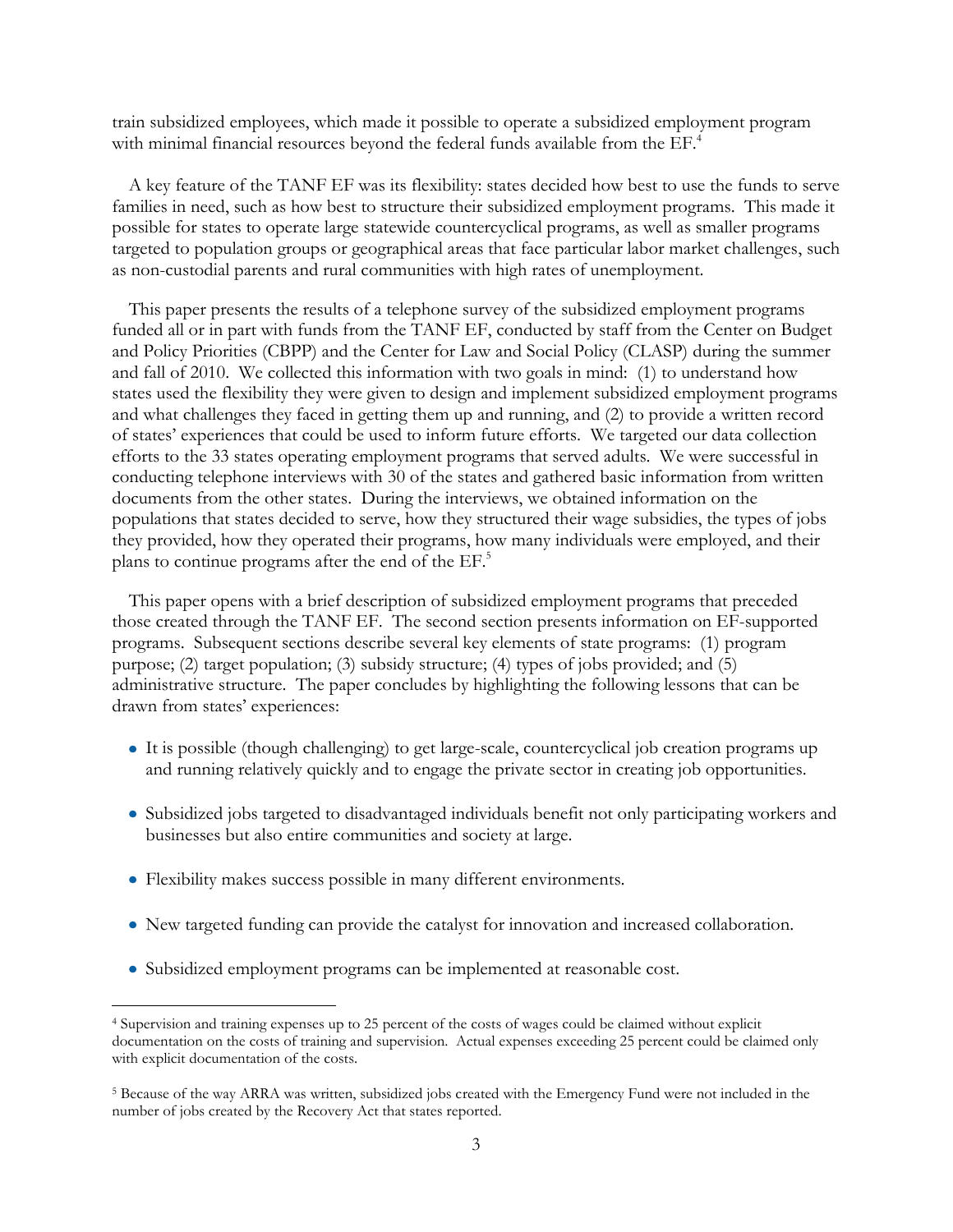Subsidized employment programs serve a variety of purposes; their performance should be judged on measures that are consistent with their purpose.

# Subsidized Employment Programs That Preceded the TANF Emergency Fund

Subsidized employment programs have operated periodically in the United States since the Great Depression in the 1930s. The first large-scale subsidized employment programs were created as a part of the New Deal. The Works Progress Administration (WPA) was created in the 1930s to provide income support to jobless individuals during a time of very high unemployment. At its peak in 1938, the WPA provided jobs for 3.3 million unemployed Americans. The workers hired through the WPA built 617,000 miles of new roads, 124,000 bridges and viaducts and 35,000 buildings.<sup>6</sup> The Civilian Conservation Corps (CCC), created during the same era, provided jobs preserving natural resources to 500,000 young men.<sup>7</sup> Both programs ended in the early 1940s, after the Great Depression ended.

The next national subsidized jobs program of substantial size, the Public Sector Employment (PSE) component of the Comprehensive Employment and Training Act (CETA), was not created until about 30 years later, in 1973. The program started out small, operating in areas of high unemployment, and grew as the economy weakened. At its peak, it employed more than 700,000 individuals in state and local government positions. 8

Beginning in the 1960s, a number of small subsidized employment demonstration projects were created, primarily aimed at improving the employment prospects of welfare recipients, youth, and other individuals with significant barriers to employment. These programs differed from WPA, CCC, and PSE in several important ways. First, they operated on a much smaller scale. Second, they targeted individuals who exhibited substantial barriers to employment. Third, they aimed to improve participants' employability by providing them with a paid work experience. Many provided substantial support to help individuals address their employment barriers and to help them stay employed. Examples of programs targeted to welfare recipients include the National Supported Work Demonstration and the Aid to Families with Dependent Children (AFDC) Homemaker Home Health Aid Demonstration.<sup>9</sup>

In addition, Minnesota created the Minnesota Employment and Economic Development program (MEED) in the mid-1980s to address two goals: expand the supply of jobs available to unemployed

<sup>&</sup>lt;sup>6</sup> Clifford Johnson, "Shattering the Myth of Failure: Promising Findings from Ten Public Job Creation Initiatives," Center on Budget and Policy Priorities, December 22, 1997, [http://www.cbpp.org/cms/index.cfm?fa=archivePage&id=1222jobcr.htm.](http://www.cbpp.org/cms/index.cfm?fa=archivePage&id=1222jobcr.htm)

<sup>&</sup>lt;sup>7</sup> "Civilian Conservation Corps Legacy," [www.ccclegacy.org.](http://www.ccclegacy.org/)

<sup>8</sup> William Mirengoff, Lester Rindler, Harry Greenspan, and Charles Harris, *CETA: Accomplishments, Problems, Solutions*, Upjohn Institute for Employment Research.

<sup>&</sup>lt;sup>9</sup> Dan Bloom, "Transitional Jobs: Backgrounds, Program Models, and Evaluation Evidence," MDRC, February 2010, [http://supportinghealthymarriage.org/publications/553/full.pdf.](http://supportinghealthymarriage.org/publications/553/full.pdf)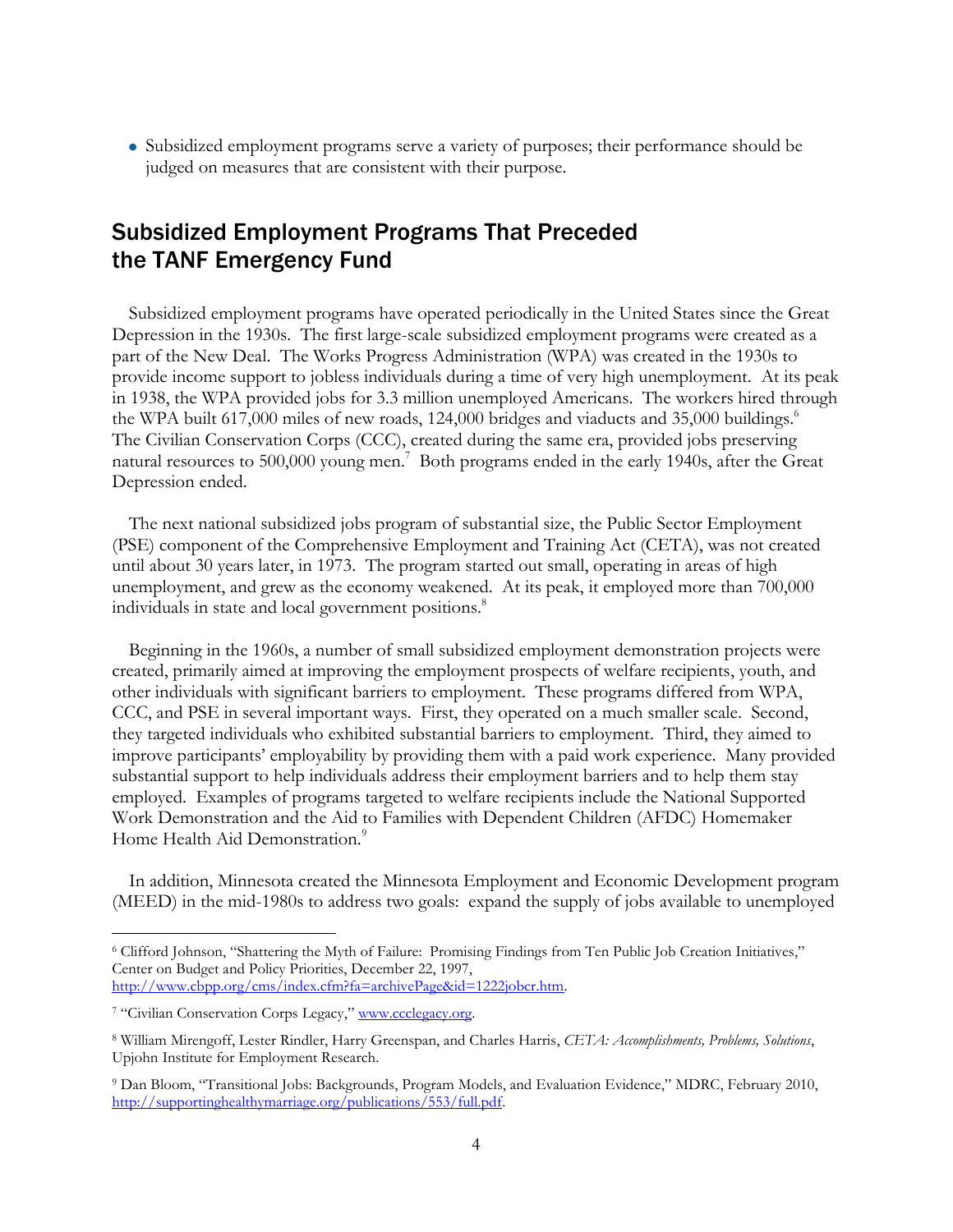residents in the wake of a deep and prolonged recession and help small businesses that had the potential to expand their operations but lacked the "working capital" they needed to hire additional employees and tap potential new markets. About 19,000 unemployed individuals were placed in jobs through MEED, more than two-thirds of them in the private sector. More than half of the participating employers reported they could not have expanded their payrolls without the MEED subsidies.<sup>10</sup>

Most recently, subsidized employment programs have largely been associated with two groups: welfare recipients and ex-offenders. As a part of efforts to shift the focus of their public assistance programs to work, some state and county welfare agencies have used their regular TANF funds to create subsidized employment programs for individuals who have not been successful at finding unsubsidized employment; others have created work-study programs to help students enrolled in post-secondary institutions meet their work requirements while pursuing their education. The federal government has also provided special funding to help states launch initiatives for exoffenders through the Serious and Violent Offender Reentry Initiative, the Prisoner Reentry Initiative, and, most recently, the Second Chance Act of 2008.

Many subsidized employment programs targeted to welfare recipients and ex-offenders have come to be known as transitional jobs (TJ) programs because they often provide a short-term, temporary subsidized job along with personal support. In 2000 a national coalition of non-profits formed the National Transitional Jobs Network to support the development of transitional jobs programs. Early evaluation results from several TJ programs show significant increases in employment when a subsidized job is provided, but individuals offered a subsidized job are no more likely to work after the subsidized job ends than those who were not given the chance to work in a subsidized job.<sup>11</sup>

The New Hope Project, implemented in Milwaukee as a companion to welfare reform efforts in Wisconsin, provides a notable example of a program that included subsidized employment as part of a comprehensive package of work supports. The project, which was not targeted only to welfare recipients, offered residents of two low-income neighborhoods earnings supplements, child care assistance, and health care coverage on the condition that they work 30 hours per week. Individuals who could not find employment were guaranteed a subsidized community service job for 30 hours per week, enabling them to receive all the work supports provided to others who worked in unsubsidized jobs for the same number of hours. The results were highly encouraging: poverty rates declined among families that participated in the program, and employment and earnings increased among participants who were not initially working full time.<sup>12</sup>

While a number of subsidized employment programs for TANF recipients and other disadvantaged groups predated the TANF Emergency Fund, most operated on very small scale and were targeted at narrow segments of the population. With so few programs in place, no one knew how states would respond to the new opportunity that the Emergency Fund created. In the end, the outcome was remarkably successful on a number of fronts — the number of individuals who were placed in subsidized jobs in such a short period of time, the number of states that created programs

<sup>&</sup>lt;sup>10</sup> Johnson.

<sup>11</sup> Bloom.

<sup>12</sup> Greg J. Duncan, Aletha C. Huston, and Thomas S. Weisner, *Higher Ground: New Hope for the Working Poor and Their Children*, Russell Sage Foundation, 2008.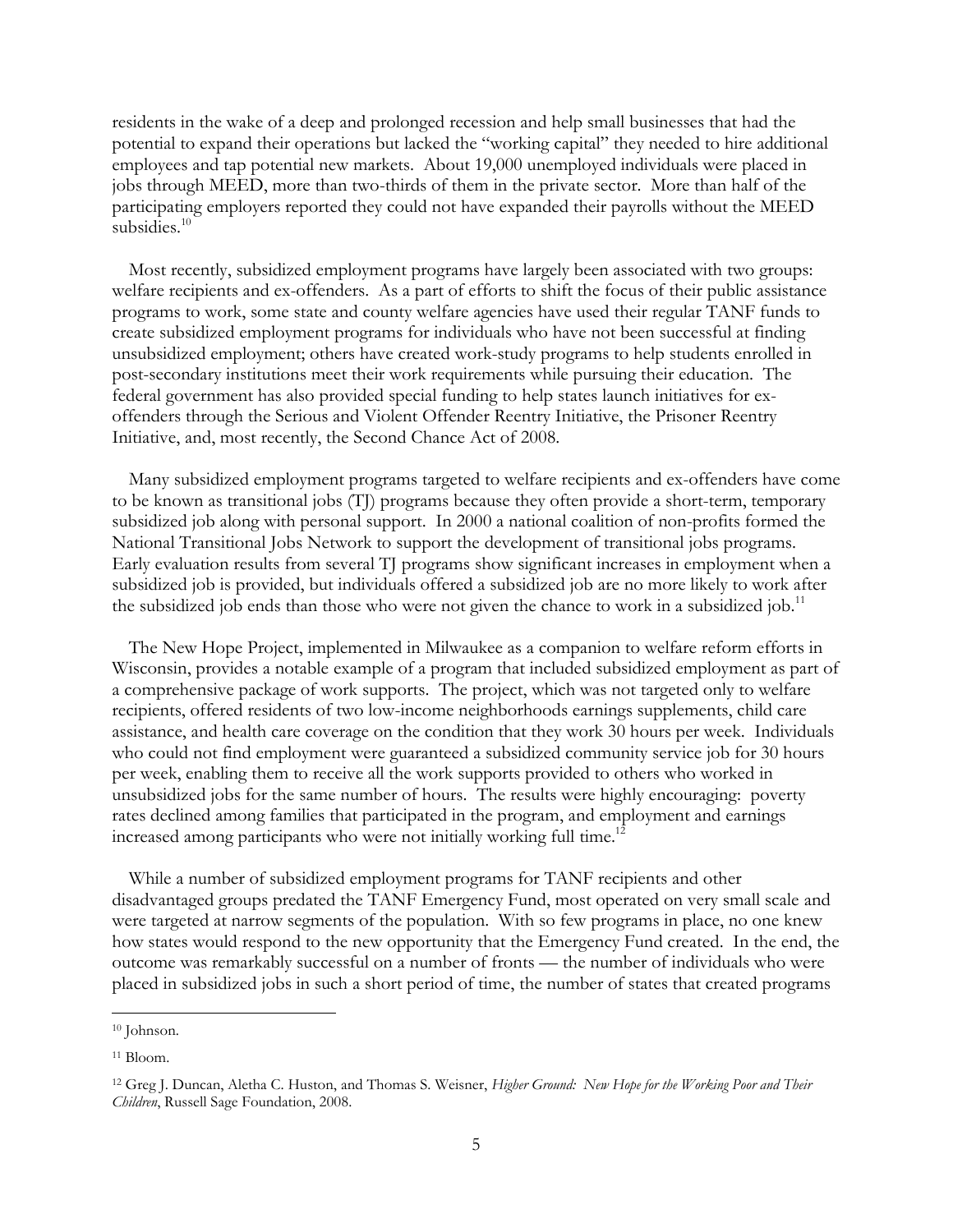(many of which had never operated subsidized employment programs before), the number and diversity of private-sector businesses that embraced the program, and the state and local collaboration that speeded program implementation.

# Size and Scope of Emergency Fund-Supported Programs Exceeded All Expectations

While the programs created or expanded through the TANF Emergency Fund did not reach the size of earlier countercyclical programs such as the WPA, they achieved impressive results in the short time they were in operation, placing about 260,000 low-income individuals in subsidized jobs (see Table 1). Most state programs did not start until late in calendar year 2009 or early 2010, so these results were achieved in less than two years.

The placements were split almost equally between year-round programs that served mostly adults and summer and year-round programs that served youth (up to age 24). California, Illinois, Pennsylvania, and Texas each placed more than 20,000 individuals in subsidized jobs. Illinois operated the largest year-round program, placing almost 30,000 adults in subsidized jobs in less than six months. California and Texas operated the largest summer youth programs, placing about 27,000 and 22,000 youth in jobs, respectively. Pennsylvania's placements were almost equally split between adults (14,000) and youth (13,000).

By the time the TANF Emergency Fund expired on September 30, 2010, some 39 states and the District of Columbia had created new subsidized employment programs or expanded existing ones (see Figure 1). A total of 33 states operated programs targeted to adults, and 24 states and the District of Columbia operated programs targeted to youth; 19 states operated programs for both adults and youth.<sup>13</sup>

The majority of states that operated programs did so as a part of a broader, multi-pronged strategy to serve needy families during the recession. Except for North Dakota, whose unemployment rate never rose above 4.4 percent during the recession, all states that received approval to use TANF EF funds for subsidized employment also received funds to provide increased basic assistance or to provide short-term, non-recurring benefits, and the vast majority (33 states and the District of Columbia) received approval for funding for all three Emergency Fund purposes (see Appendix, Table A-1). In 11 states, subsidized jobs accounted for at least half of the TANF EF funds the state received.<sup>14</sup> Some states operated their programs statewide, while others delegated responsibility to counties (not all of which chose to operate programs). Some states allocated special funding to counties hardest hit by the recession.

<sup>13</sup> We do not have information on who was served in Alaska.

<sup>14</sup> States often received approval based on estimated expenditures. When all expenditures are reported and adjustments are made, the total amount of funds received by a state and/or its distribution among the three purposes may change.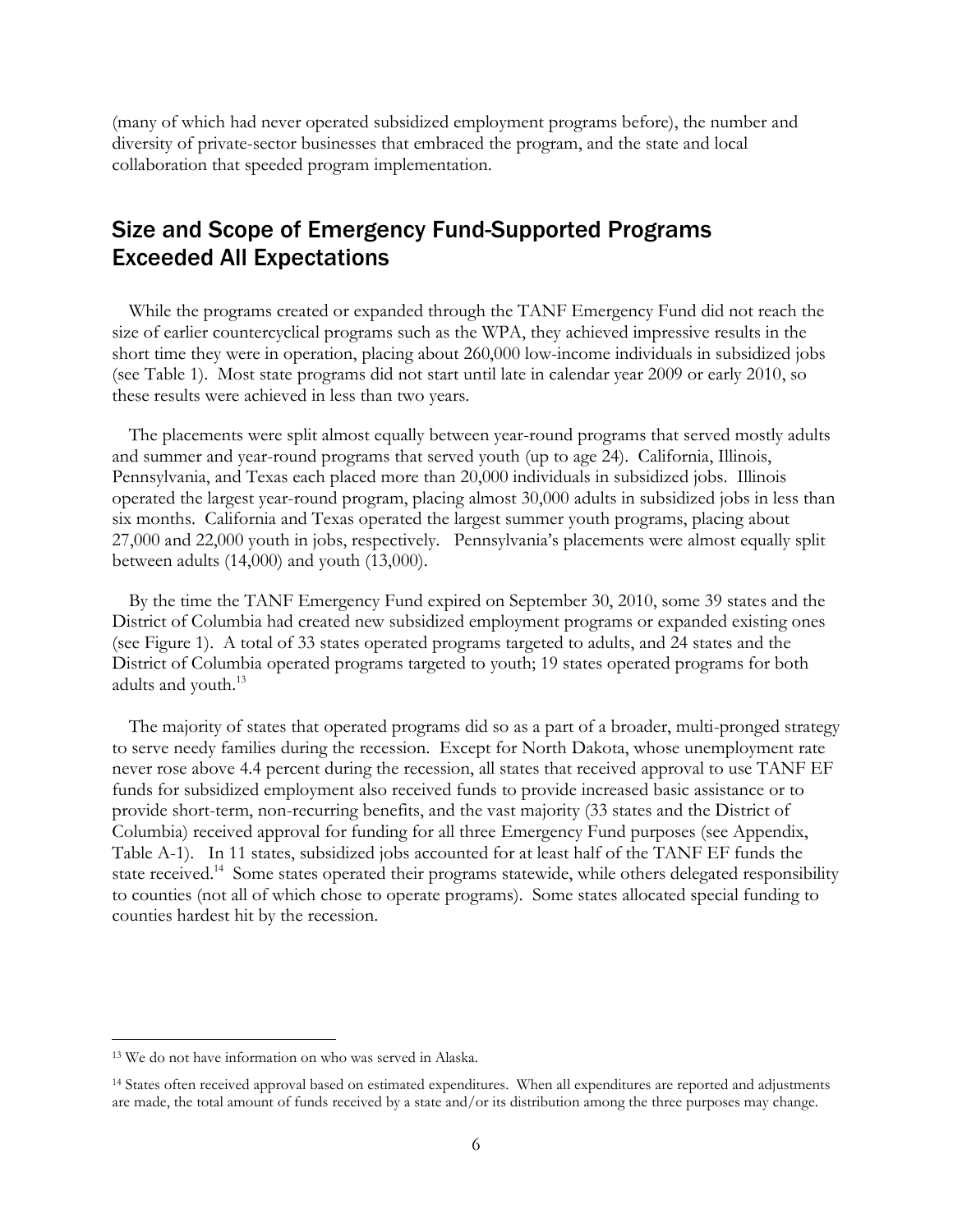### Table 1

### TANF Emergency Fund Subsidized Job Placements (State estimates of total placements with funds available through September 30, 2010)

| <b>State</b>             | Year-Round       | <b>Summer Youth</b> | <b>Total</b> |
|--------------------------|------------------|---------------------|--------------|
|                          | Program (Adults) |                     |              |
| Alabama                  | 1,984            | 971                 | 2,955        |
| Alaska                   | a                | a                   | a            |
| Arkansas                 | 0                | 1,870               | 1,870        |
| California <sup>c</sup>  | 19,847           | 27,337              | 47,184       |
| Colorado                 | 1,724            | 0                   | 1,724        |
| Connecticut              | 800              | 5,700               | 6,500        |
| Delaware                 | 143              | 1,054               | 1,197        |
| District of Columbia     | 0                | b                   | b            |
| Florida                  | 5,588            | $\overline{O}$      | 5,588        |
| Georgia                  | 2,300            | 14,800              | 17,100       |
| Hawaiid                  | 2,040            | 5,806               | 7,846        |
| Illinois                 | 29,092           | 6,624               | 35,716       |
| lowa                     | 0                | 635                 | 635          |
| Kansas                   | 0                | b                   | b            |
| Kentucky                 | 4,848            | 5,993               | 10,841       |
| Maryland                 | 100              | 0                   | 100          |
| Michigand                | 1,365            | $\overline{O}$      | 1,365        |
| Minnesota <sup>d,e</sup> | 6,802            | 3,500               | 10,302       |
| Mississippif             | 3,378            | 2,682               | 6,060        |
| Missouri                 | 0                | 5,530               | 5,530        |
| Montana                  | 444              | 374                 | 818          |
| New Jersey               | 624              | 868                 | 1,492        |
| New York                 | 4,217            | 0                   | 4,217        |
| North Carolina           | 1,036            | 0                   | 1,036        |
| North Dakota             | 600              | $\mathbf 0$         | 600          |
| Ohio                     | 1,759            | 15,034              | 16,793       |
| Oklahoma                 | 923              | 1,500               | 2,423        |
| Oregond                  | 2,305            | 233                 | 2,538        |
| Pennsylvania             | 14,000           | 13,000              | 27,000       |
| Rhode Island             | 735              | 0                   | 735          |
| South Carolina           | 667              | $\mathbf 0$         | 667          |
| South Dakota             | 0                | 334                 | 334          |
| Tennessee                | 1,725            | $\mathbf 0$         | 1,725        |
| Texas                    | 2,594            | 22,305              | 24,899       |
| Utah <sup>g</sup>        | 2,500            | 700                 | 3,200        |
| Vermont                  | 90               | 0                   | 90           |
| Virginia                 | 340              | $\mathbf 0$         | 340          |
| Washingtond              | 7,200            | 0                   | 7,200        |
| West Virginia            | 200              | 1,200               | 1,400        |
| Wisconsing               | 2,500            | 0                   | 2,500        |
| <b>Total</b>             | 124,470          | 138,050             | 262,520      |

Note: Programs may be funded in whole or in part with TANF Emergency Funds.

Source: Information was collected directly from state officials or from published documents by the Center on Budget and Policy Priorities and the Center for Law and Social Policy.

Data as reported by 1/31/2011.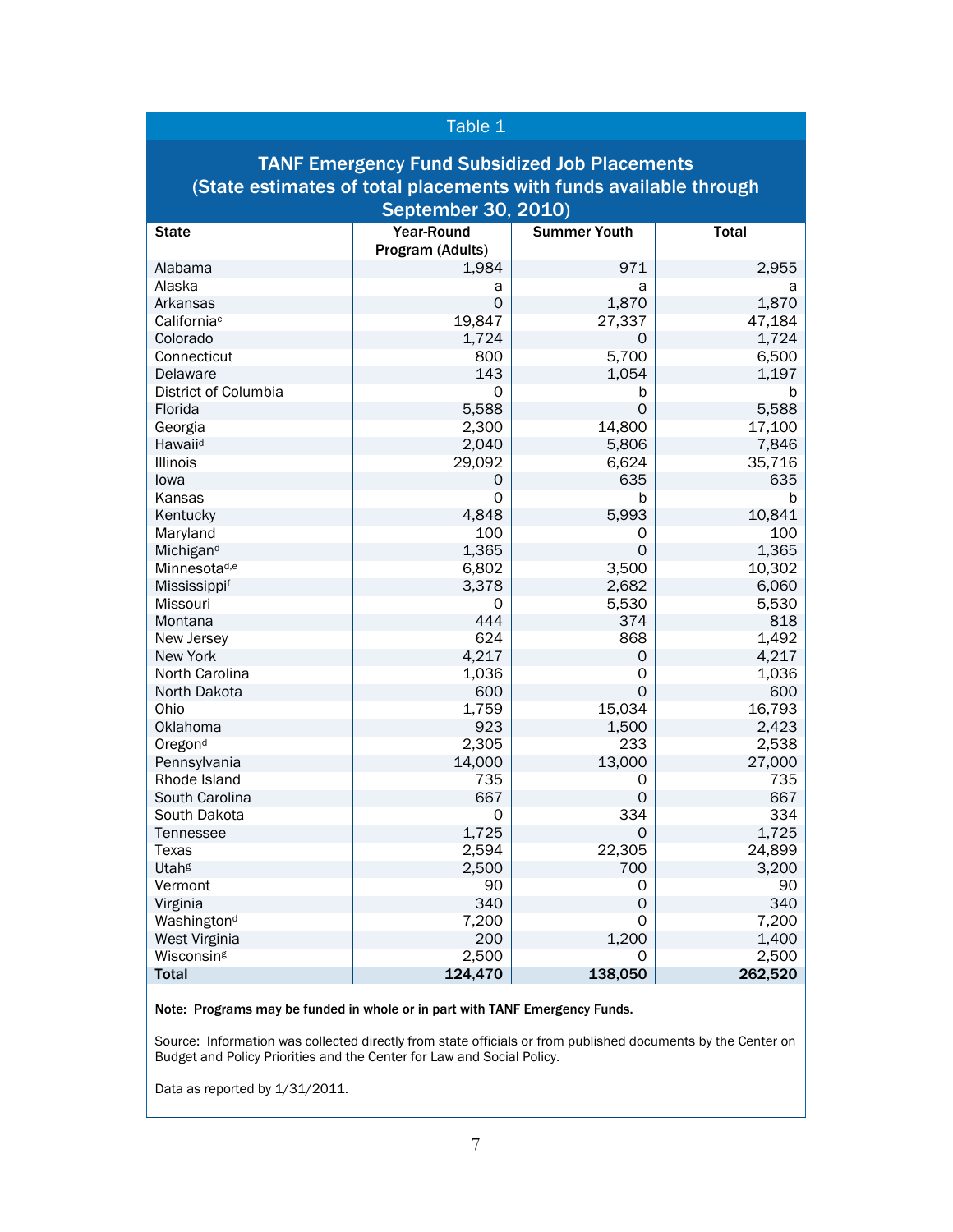

program administrators or state documents. Programs may be funded all or in part with funds from the TANF Emergency Fund.

#### Notes to Table 1 and Figure 1

<sup>a</sup>No information available.

**b** Unable to obtain data on the number served at the time information was collected.

**CBreakdown between adults and youth is estimated. Data is only for FY 2010.** 

<sup>d</sup>Expanded an existing program with funds from the TANF Emergency Fund. Number of placements is for entire program, not just additional placements.

<sup>e</sup>Minnesota does not currently have available an unduplicated count of individuals served by the program. This number represents the cumulative number of people served in each quarter between the first quarter of 2009 and the second quarter of 2010. Placements are short so the state expects this is a reasonable representation of the total number of placements.

<sup>f</sup>Mississippi's numbers include 142 participants in a special program to help individuals start their own business. <sup>g</sup> State is planning to use funds earned from the TANF Emergency Fund for other expenditures for subsidized employment. Numbers include placements projected beyond September 30, 2010.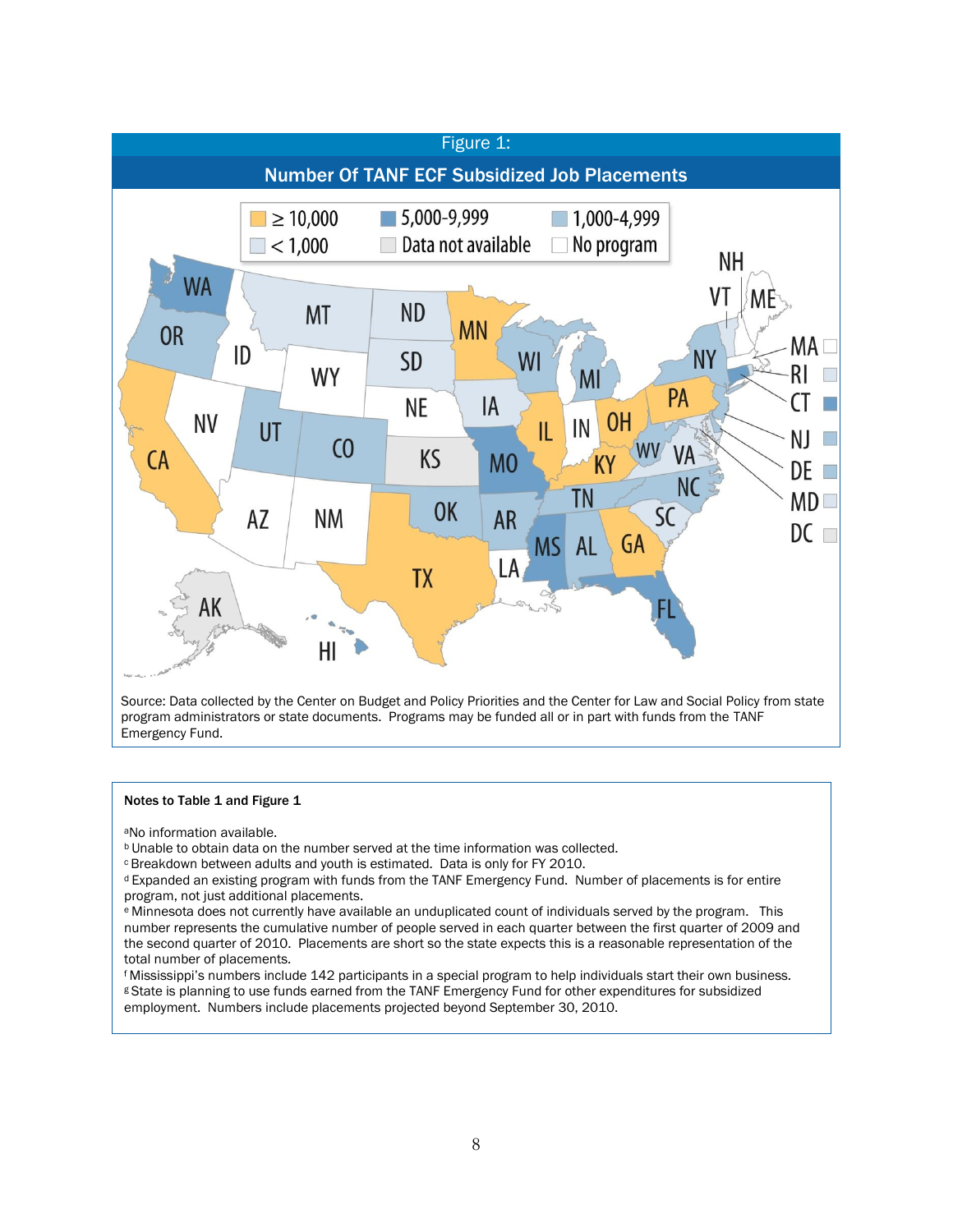# Subsidized Employment Programs Used Variety of Strategies to Create Job Opportunities

Using the flexibility afforded to them under the Emergency Fund legislation, states used the TANF EF in a number of ways to expand the job opportunities available to low-income parents and working-age youth. The recent recession and current economic downturn have been characterized by high unemployment rates, extended periods of unemployment, and very limited net job creation in the private sector. This has created a severe shortage of labor market opportunities for individuals who are looking for work — when unemployment was at its peak, there were nearly six unemployed individuals available to fill every open position.<sup>15</sup> The shortage was especially severe for individuals with limited education. For example, in January 2010, when many states were starting their programs and some already had them up and running, individuals with less than a high school diploma had an unemployment rate of 15.1 percent, compared to 9.7 percent for all unemployed workers.

States' most common strategies in using TANF EF funds to help create job opportunities in this difficult environment included:

**Creating new temporary jobs in the private and public sectors.** The largest subsidized employment programs worked with private-sector businesses and government agencies to create new temporary jobs that otherwise would not have existed. These jobs usually were targeted to job-ready individuals who were sometimes eligible for child care assistance but did not receive any other special support. Employers were not required to hire individuals at the end of the subsidy period but were encouraged to consider their subsidized employees for any permanent positions that became available during their tenure.

In the two largest programs of this type, operated in Illinois and Los Angeles, all individuals were paid the same wage: \$10 per hour for up to 40 hours per week. In both programs, the majority of jobs created were in the private sector. Individuals were on the payroll of an intermediary, a non-profit organization in Illinois and a Workforce Investment Board in Los Angeles. In other smaller programs, employers put workers directly on their payrolls and were then reimbursed for some or all of their wage-related costs.

**Expanding hiring by private-sector businesses.** The recession forced many businesses, especially small ones, to put on hold their plans to hire new employees and/or rehire laid-off employees. By significantly reducing the cost and risk associated with hiring an employee, TANF EF subsidized employment programs encouraged some businesses to hire new workers they otherwise would not have hired. In other cases, the subsidy effectively made it possible for businesses to purchase equipment to expand their efficiency or reach new markets, enabling them to add new employees to their payroll on a permanent basis.

<sup>&</sup>lt;sup>15</sup> According to the Bureau of Labor Statistics the unemployment rate reached its peak of 10.1 percent in October 2009. The total number of nonfarm job openings that month was 2.546 million while the total number of unemployed workers 16 years and older was 15.628 million. This means that the ratio of unemployed workers to job openings was 6.1-to-1, or nearly six unemployed individuals for every opening. Note that this does not signify the number of applicants per job.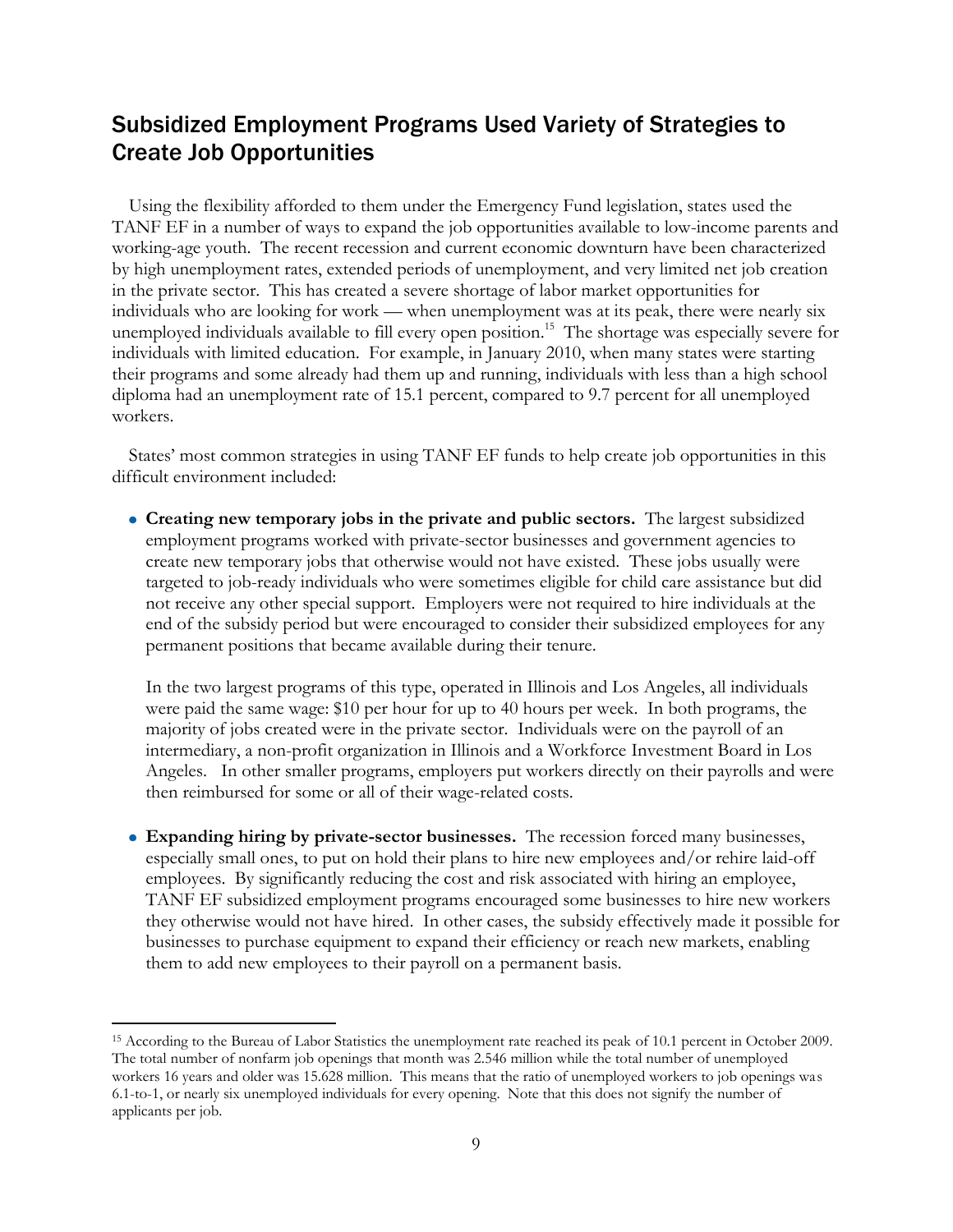To cite just one example, Tennessee's subsidized employment program enabled a pastry business to increase production, which in turn allowed the firm to expand its distribution area and purchase a packaging machine to increase its efficiency. This expansion proved successful; the firm found new customers — and then hired all of the subsidized workers as regular employees.

**Giving businesses incentives to hire individuals with the least favorable employment prospects and the most to lose from extended unemployment.** Some programs used subsidies to influence employers' hiring decisions. Because the programs were targeted to lowincome families and youth, many of whom have lower levels of education and more limited job histories, the subsidies provided an incentive for businesses to hire individuals they might not otherwise hire, especially when they have a large pool of applicants from which to choose.<sup>16</sup>

For example, South Carolina targeted its subsidized employment program to job-ready TANF applicants. By subsidizing part of individuals' wages, the state encouraged chain grocery and department stores to hire TANF applicants, which the state had been unable to accomplish in the past.

- **Creating transitional job opportunities for individuals who face personal and family challenges that limit their employment prospects even when the economy is stronger.** A non-trivial portion of the TANF caseload faces significant challenges that limit their ability to work full time in regular, unsubsidized employment. Often, these individuals need intensive personal support and a supportive work environment to succeed in the workplace. These individuals often get left behind, especially when many others with far better employment prospects also are eager to find work. With the extra resources provided by the TANF EF, states that had programs in place to serve such families were able to maintain and expand them, and a few states created new programs. For example, Washington, Oregon, and San Francisco all used funds from the TANF EF to expand long-standing programs that serve individuals with employment barriers. Non-profit organizations that are able to create job opportunities for individuals with employment barriers (often with other non-profits) and provide support to individual participants throughout the program played an important role in the implementation of these programs.
- **Creating career-ladder initiatives that include a subsidized jobs component.** A few states used the TANF EF to create or expand programs that help low-income individuals with limited skills combine work and training to move into higher-paying jobs. For example, New York used the TANF EF to create training and employment opportunities for green jobs and health careers, while Maryland created a career advancement program that uses wage subsidies to encourage employers to hire low-income individuals as trainees in entry-level jobs that have higher starting wages (usually between \$10 and \$12 per hour) and the potential for career growth.

<sup>&</sup>lt;sup>16</sup> Jobs subsidized with funds from the TANF EF were not required to be new positions, but existing workers could not be replaced with a subsidized employee. Subsidized employment programs also needed to comply with any applicable state or local anti-displacement protections.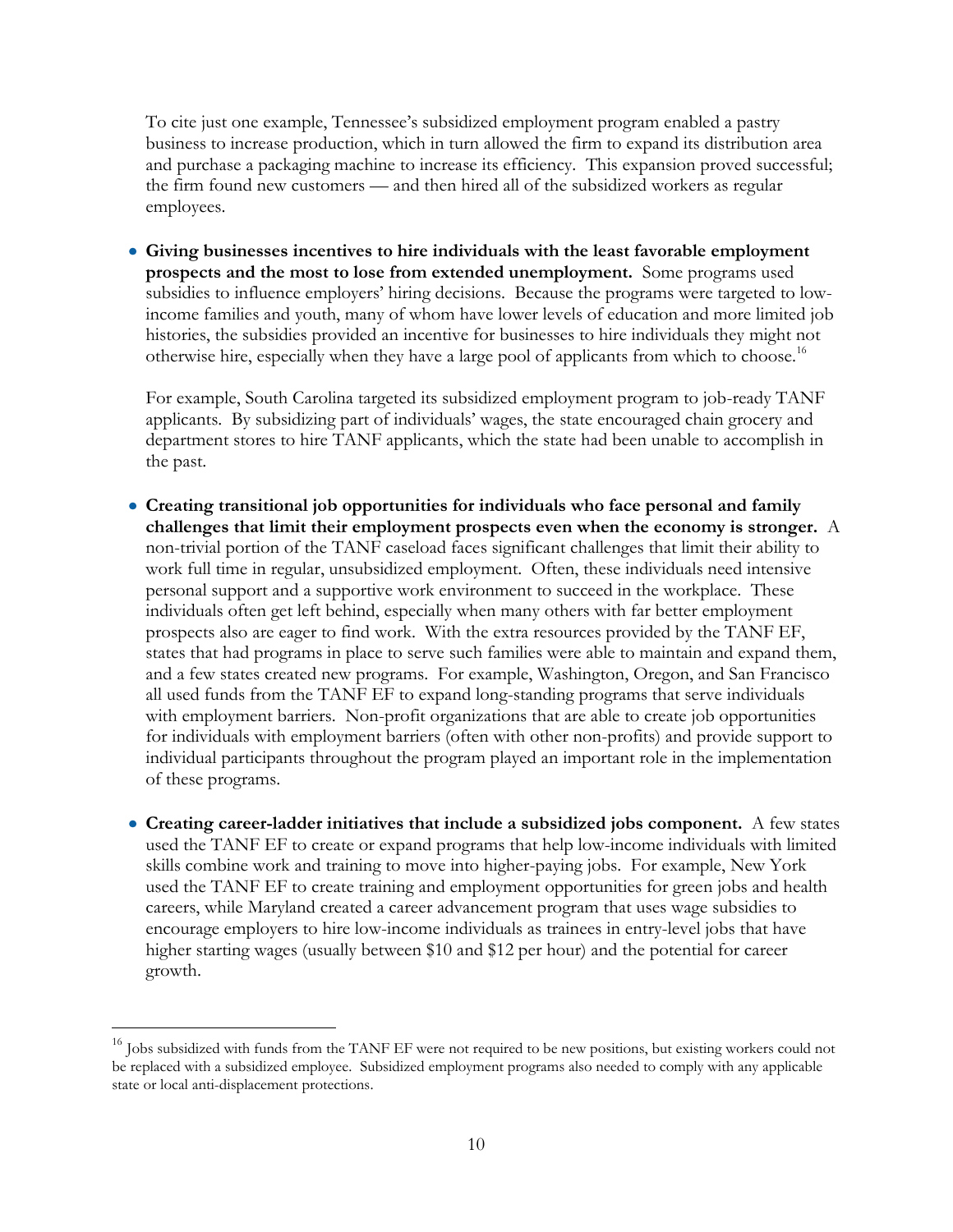Knowing the intent of a particular program is important in measuring the program's success. Countercyclical programs are intended to provide temporary jobs to large numbers of individuals who would otherwise be unemployed; thus, the best measure of their success is the number of unemployed individuals placed in any job, not the number placed in permanent jobs. In contrast, transitional jobs programs are designed to provide individuals who have employment barriers with paid employment opportunities and personal support to help them both gain work experience and then find permanent unsubsidized employment; thus, the best measures of their success are *both* the number of people placed in temporary jobs *and* the number who find unsubsidized employment when the temporary job ends.

For programs designed to help businesses weather the recession or encourage them to hire individuals with fewer skills or less work experience, success is best measured by the share of participants who remain employed with the employer once the subsidy ends. Finally, programs that aim to create career paths are best judged on the extent to which participants' earn more than they would have in the absence of the program, especially over time.

# Most Programs Assisted Broad Range of Low-Income Unemployed Individuals

States had the same flexibility to set eligibility requirements for their subsidized employment programs that they have for their TANF programs. States are required to set objective criteria for defining eligibility for TANF programs and services, but they can decide what those criteria are, including setting forth their own definitions of a "needy" family. They also can use different limits for subsidized jobs or other services than they do for cash assistance. States could use criteria set forth in their state plans to define eligibility for their subsidized employment programs or amend their plans to establish new criteria.

Individuals in subsidized jobs supported by the TANF EF had to be members of families with children. While a needy family must include a minor child to qualify for cash assistance, the Department of Health and Human Services (HHS) provided guidance to states that made it possible for them to use a broader definition of a child for providing services that do not count as "assistance" — including subsidized jobs programs. In order to use a broader definition, a state had to demonstrate that it used such a definition for other programs in the state. In its communication with the states, HHS indicated that it considered age 24 a reasonable upper bound for state definitions of a child.<sup>17</sup> This made it possible for states to provide subsidized jobs to older youth without children of their own. However, many states

 $\overline{a}$ 

―Put Illinois to Work has helped me become more of a responsible father to my kids. I now can say without hesitation that I can pay the bills for my family and keep a solid roof over our heads."

> **—JD, Worker-Trainee, Black Wall Street, Chicago, IL**

<sup>&</sup>lt;sup>17</sup> Elizabeth Lower-Basch, "Creating Summer Jobs for Youth," Center for Law and Social Policy, April 2010, [http://www.clasp.org/admin/site/publications/files/TANFSummerJobs.pdf.](http://www.clasp.org/admin/site/publications/files/TANFSummerJobs.pdf)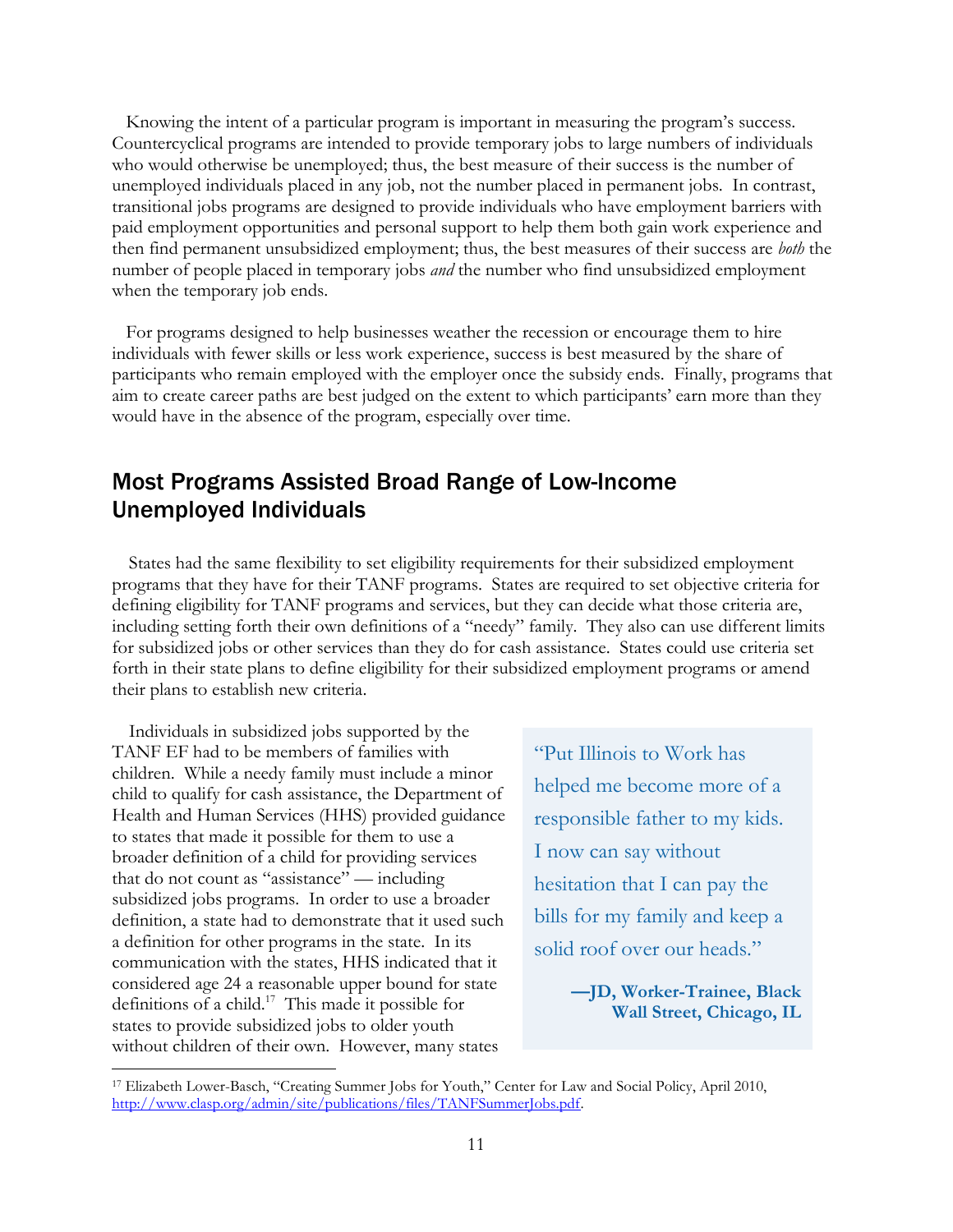expressed frustration that they could not serve long-term unemployed individuals who did not have children.

States targeted their programs to different segments of the low-income working-age population (see Table A-2). The target populations included:

- **TANF cash assistance recipients and applicants.**  Even though unemployment rates are very high, TANF applicants and recipients of cash assistance under TANF are still required to participate in work activities and states are required to meet work participation rates of 50 percent for all families and 90 percent for two-parent families. (These rates are reduced by the extent of caseload decline, if any, in the state since 2005.) States that previously had subsidized employment programs in place were able to use funds from the TANF EF to expand their programs in response to increased demand, and states that did not have programs were able to create them. A handful of states (Minnesota, Oregon, South Carolina, Vermont, and Washington) served *only* TANF applicants or recipients in their subsidized employment programs, but most states with subsidized jobs programs included TANF recipients as one of their primary target groups.
- **Low-income families.** In many states, TANF cash assistance provides a safety net for only a small minority of needy families with children. To serve a larger group of families, a number of states targeted their subsidized employment programs to a wider pool of low-income families with children. The income levels that states used to define eligibility for their programs varied widely: ten states set income limits at or below 200 percent of the federal poverty line and six set their limits above 200 percent of the federal

―My last job before finding employment through the Way to Work Philly was with the temporary employment agency Kelly Services. I was out of work from June 2008 to August 2010. The Way to Work Philly program has been the open door I needed because my unemployment benefits were exhausted and I had no income for two months. As a single parent with children, this job has helped me manage my household, continue with my education, and do what I love to do- be an assistant to the President of my company."

**—DW, Philadelphia Way to Work Participant**

poverty line. Colorado set a flat income amount (less than \$75,000) for eligibility, and Connecticut set its eligibility at 75 percent of state median income. Oklahoma based eligibility on a family's participation in any of several public assistance programs, including TANF, the Supplemental Nutrition Assistance Program (SNAP), medical assistance, and subsidized child care.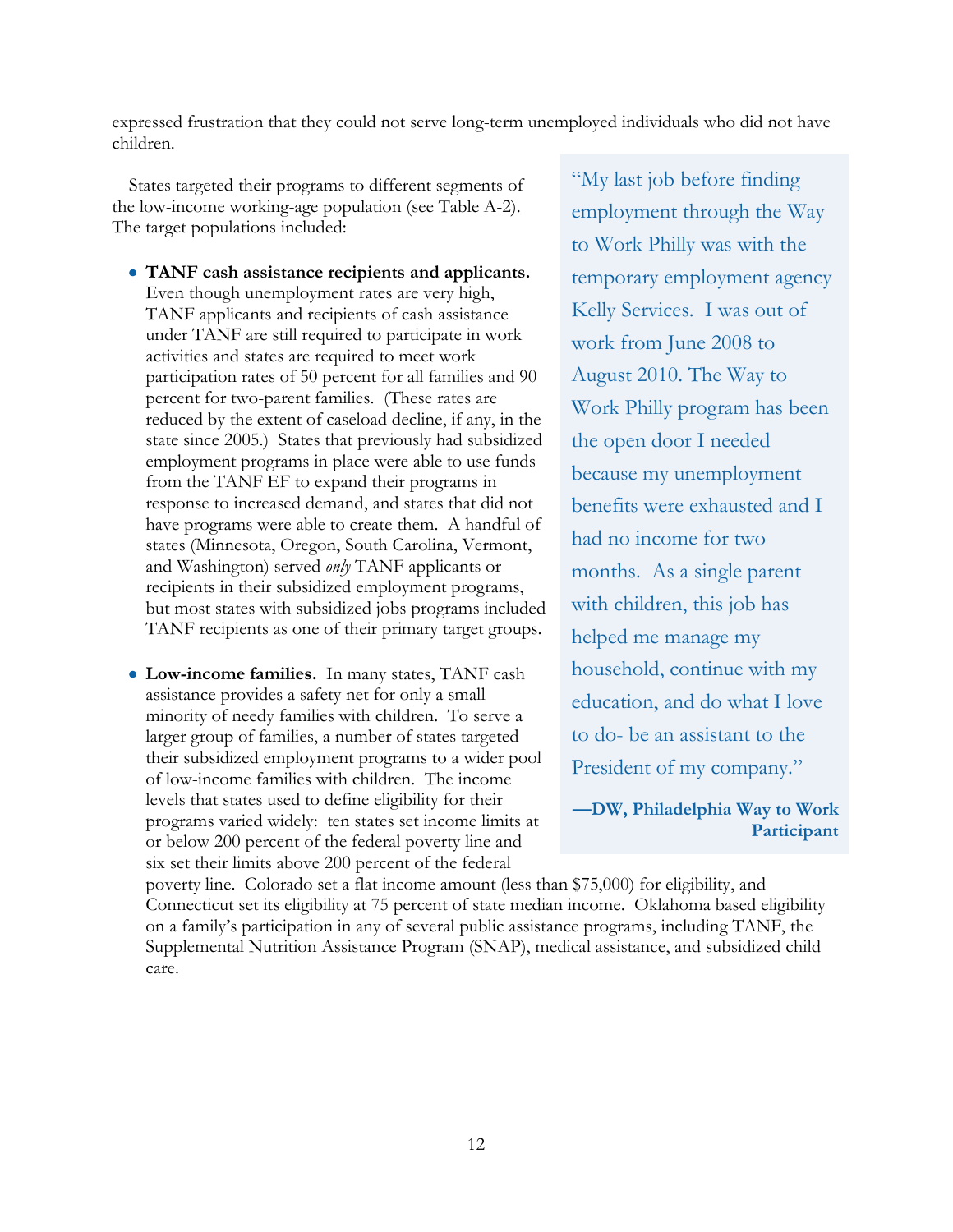- **Youth.** Young people have been experiencing extremely high unemployment rates.<sup>18</sup> The 2009 Recovery Act provided special funds for youth jobs programs in 2009 and 2010, but these funds were largely exhausted before the summer of 2010. Acting on joint guidance provided by HHS and the Department of Labor, 24 states and the District of Columbia created partnerships between their TANF and workforce development agencies to create youth employment programs that met the TANF eligibility requirements. In some cases, these programs were targeted narrowly to youth in families receiving TANF, but in most cases, they were targeted to youth in a more broadly defined group of "TANF-eligible" families. While the majority of youth programs operated only during the summer, some were created as year-round programs and operated until the TANF EF expired on September 30, 2010. Many states served young adults through age 24 through their youth programs.
- **Special sub-groups.** Within the three broad eligibility groups described above, a number of states conducted targeted outreach efforts or developed special programs for subgroups with special employment needs. For example, in addition to serving TANF recipients, North Dakota created a subsidized employment program to provide job opportunities to noncustodial parents who were behind on their child support payments and youth who would soon be transitioning out of foster care. Wisconsin created a new employment program targeted to low-income parents who are not eligible for TANF cash assistance or unemployment insurance. Texas and Utah targeted their programs to unemployment insurance claimants who earned less than \$15 per hour in their last job. Tennessee and West Virginia targeted the areas of the state with the highest unemployment rates. Illinois, Oregon, Washington, Cleveland, and San Francisco all operated subsidized employment programs for TANF recipients with substantial barriers to employment.

# States Used Numerous Subsidy Configurations to Contain Costs and Attract Employers

Nearly all of the subsidized employment programs were primarily structured as wage subsidy programs — that is, they subsidized part or all of participants' wages and sometimes covered other wage-related costs, but provided no other assistance. (The small number of programs targeted to populations with substantial barriers to employment provided additional services.) Therefore, the key differences among these programs concerned the structure of the wage subsidies (see Table A-3), specifically:

- **Amount of wage subsidized.** Most states subsidized 100 percent of wages, but Oklahoma and Mississippi reduced their subsidy over time, paying 100 percent only in the first month. Georgia reimbursed employers for 80 percent of the costs of wages. In Colorado, counties decided how much of the wage to cover — the range was from 50 to 100 percent.
- **Maximum wage eligible for a subsidy.** The majority of states paid participants the prevailing wage for the job for which they were hired. Some states that paid the prevailing wage

<sup>&</sup>lt;sup>18</sup> The unemployment rate for 16 to 19 year-old white men and women was 24.9 percent in October 2009, while prior to the recession in October 2007 it was only 13.5 percent. African-American young men and women started the recession from a much higher baseline, an unemployment rate that stood at 26.8 percent in October 2007. Their unemployment rate peaked at 49.2 percent in September 2010.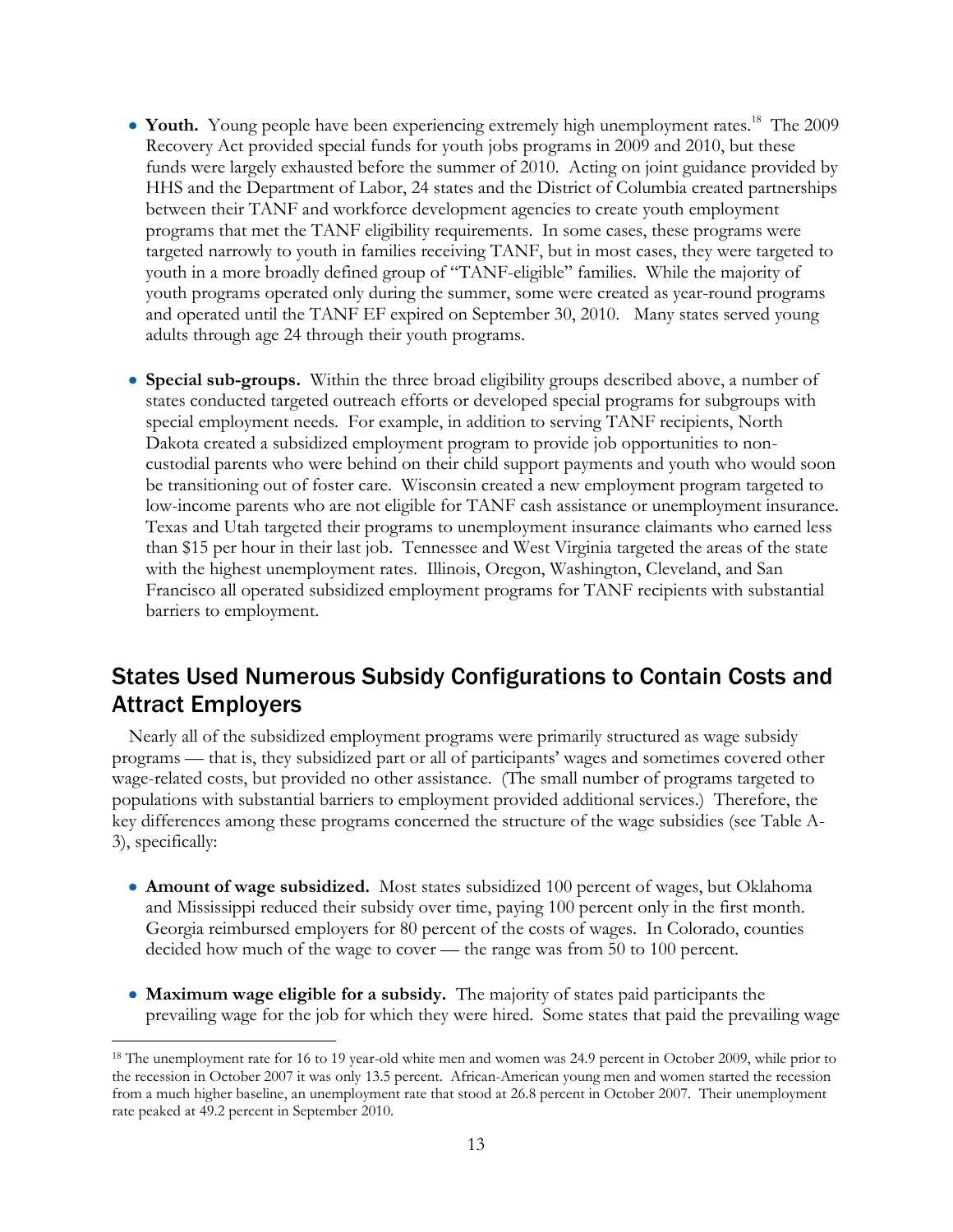constrained costs by setting a maximum wage rate for which they would provide reimbursement. For example, Florida set its maximum hourly wage at \$19.51, the wage level at which a full-time year-round worker would earn the state's average annual earnings of \$40,579. In South Carolina, employers were required to pay participants the prevailing wage but they could only be reimbursed for the minimum wage of \$7.25 per hour. Some states set maximum total per-participant amounts for the subsidy. Some programs set a fixed wage in which all participants received the same hourly wage; for example, participants in Washington state all received \$8.55 per hour.

- Coverage of payroll costs. Some states covered payroll costs such as Social Security taxes, unemployment insurance, and worker's compensation in addition to wages. If all were covered, this increased costs by about 15 percent.
- **Number of hours.** Almost all states subsidized wages for up to 40 hours per week, and a few covered overtime costs. South Carolina only covered the costs of wages for 20 hours per week, even though many recipients worked full time. Some states also required that employers provide a minimum number of hours to be eligible to receive a subsidy.
- **Duration of wage subsidy.** The wage subsidy lasted from four to 18 months. Because states only planned to operate their programs through the end of September 2010, when the program was scheduled to end, many did not set an explicit maximum number of months for the subsidy.

Taken together, these factors produce very different wage subsidy structures and costs, as Table 2 illustrates. Among these illustrative states, the total subsidy costs for a placement of no more than six months at the maximum wage ranged from \$2,000 in Texas to \$23,849 in Florida (where the maximum wage was rarely paid). Texas provided a flat subsidy of \$2,000 per subsidized employee, meaning that the subsidy did not vary with the wage or the number of hours a participant worked. The low end for programs in which the wage subsidy was explicitly tied to wages was South Carolina, with a maximum cost of \$4,432 per participant.

The last column of Table 2 shows the cost of a six-month placement with a top wage of \$10, which is close to the average wage reported by programs that have these data available. While the cost differential among programs is smaller than when one compares the total cost at the maximum wage amount that the programs could subsidize (the previous column), considerable variation remained. This illustrates the important role that the details of the subsidy structure play in determining a program's cost.

The cost of fully subsidizing the wages and all payroll costs for a full-time job paying \$10 per hour for six months is \$12,226. States lowered their costs below this level in a number of different ways.

- Alabama only paid the employee portion of payroll costs.
- Pennsylvania provided no reimbursement for payroll costs.
- Washington and South Carolina paid wages lower than \$10 and covered only the cost of parttime employment.
- Mississippi lowered its costs by providing a subsidy that gradually declined over a six-month period.
- Oklahoma's subsidy declined over time and lasted no longer than four months. To encourage employers to keep employees on their payroll beyond the subsidy period, Oklahoma provided an incentive equal to 50 percent of the costs of three months' wages if an employee was still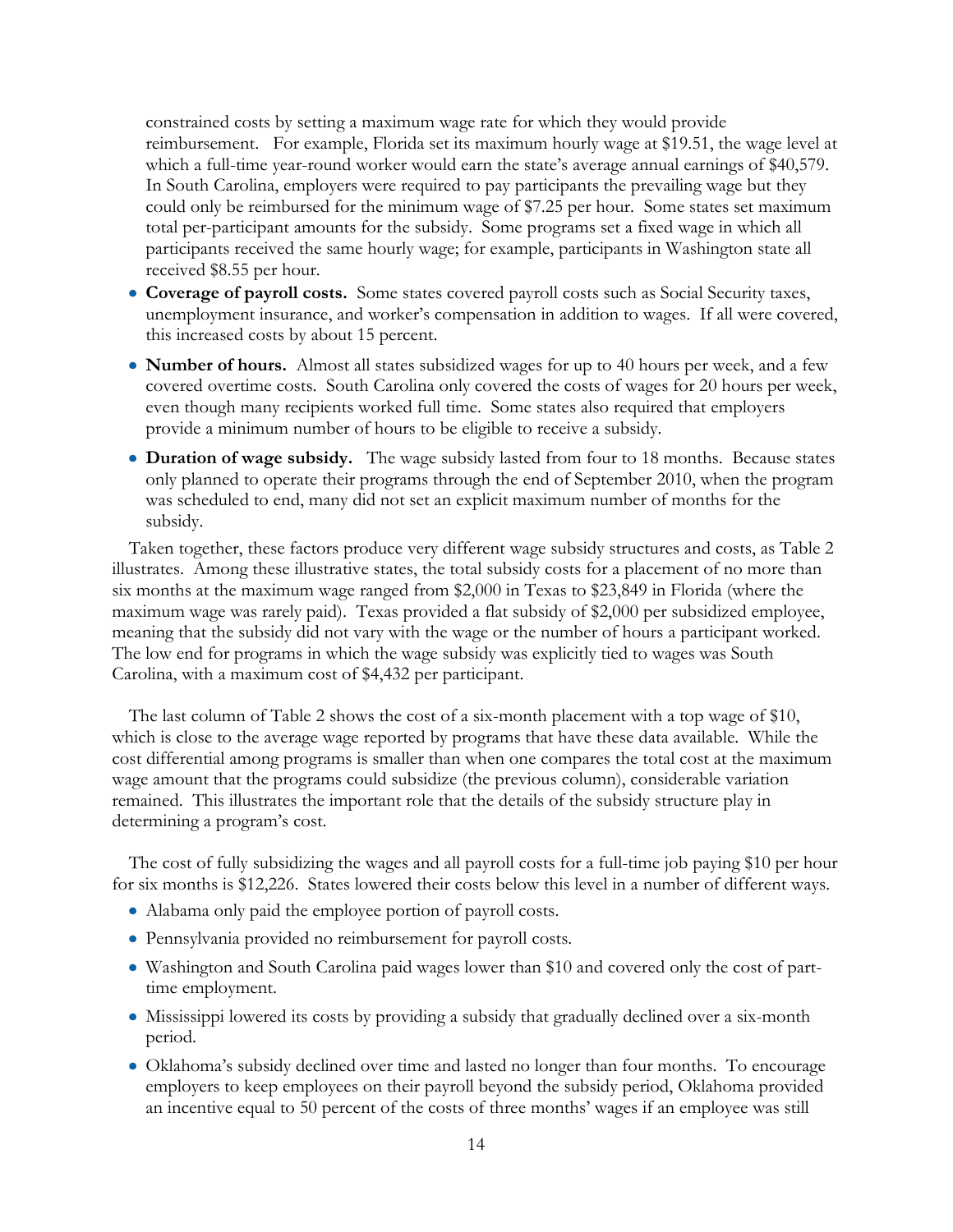| Table 2                                                                     |                                               |                                                                                                                                                |                                                                                                       |                                     |                                                                               |                                                                           |
|-----------------------------------------------------------------------------|-----------------------------------------------|------------------------------------------------------------------------------------------------------------------------------------------------|-------------------------------------------------------------------------------------------------------|-------------------------------------|-------------------------------------------------------------------------------|---------------------------------------------------------------------------|
| <b>Illustrative Examples Of The Costs Associated With Subsidizing Wages</b> |                                               |                                                                                                                                                |                                                                                                       |                                     |                                                                               |                                                                           |
| <b>State</b>                                                                | Maximum wage<br>eligible for<br>reimbursement | Amount of wage<br>subsidized                                                                                                                   | Coverage of payroll costs:<br>FICA, Unemployment Tax<br>(UT) and Worker's<br><b>Compensation (WC)</b> | <b>Maximum</b><br>hours per<br>week | <b>Total cost</b><br>(6 month placement<br>with maximum<br>wage) <sup>c</sup> | <b>Total cost</b><br>(6 month placement<br>with maximum<br>wage of $$10)$ |
| Alabama                                                                     | \$15                                          | 100%                                                                                                                                           | Employee portion of FICA                                                                              | 40                                  | \$16,780                                                                      | \$11,187                                                                  |
| Florida                                                                     | \$19.51                                       | 100%                                                                                                                                           | FICA, UT and WC                                                                                       | 40                                  | \$23,849                                                                      | \$12,226                                                                  |
| Illinois                                                                    | \$10                                          | 100%                                                                                                                                           | FICA and WC                                                                                           | 40                                  | \$11,551                                                                      | \$11,551                                                                  |
| Mississippi                                                                 | \$17.92 <sup>a</sup>                          | 100% in month 1 & 2<br>75% in month 3<br>50% in month 4 & 5<br>25% in month 6                                                                  | <b>FICA</b>                                                                                           | 40                                  | \$13,365                                                                      | \$7,457                                                                   |
| Oklahoma                                                                    | \$12 <sup>b</sup>                             | 100% in month 1<br>50% in months 2-4<br>(balance of subsidy<br>for months 2-4 paid<br>to employer if<br>employee still<br>working in month 10) | None                                                                                                  | 40                                  | \$8,313 with<br>incentive<br>\$5,196 without<br>incentive                     | \$6,928 with<br>incentive<br>\$4,330 without<br>incentive                 |
| Pennsylvania                                                                | \$13                                          | 100%                                                                                                                                           | None                                                                                                  | 40                                  | \$13,510                                                                      | \$10,392                                                                  |
| South<br>Carolina                                                           | \$7.25 <sup>b</sup>                           | 100%                                                                                                                                           | FICA, UT and WC                                                                                       | 20                                  | \$4,432<br>(20 hours)                                                         | \$4,432<br>(subsidy capped at<br>\$7.25 per hour)                         |
| Texas                                                                       | No maximum<br>specified                       | Flat subsidy of<br>\$2,000 over four<br>months                                                                                                 | Employer can use \$2000<br>or a portion of it to cover<br>payroll costs                               | No maximum<br>specified             | \$2000                                                                        | \$2000                                                                    |
| Washington                                                                  | \$8.55                                        | 100%                                                                                                                                           | FICA, UT, and WC                                                                                      | 20                                  | \$5,227 (20 hours)                                                            | \$5,227<br>(wages at \$8.55)                                              |

<sup>a</sup>The state pays up to the average wage plus 11 percent to allow for wage increase for the specific job classification. This wage amount is the average wage for all workers for all occupations plus the 11 percent.

**b** Participants may be placed in jobs that pay more than the maximum wage eligible for reimbursement. When this is the case, employers pay the difference between the wage paid to the employee and the amount reimbursed by the program.

<sup>c</sup>We use 4.33 weeks per month to calculate the total cost for the 6 months.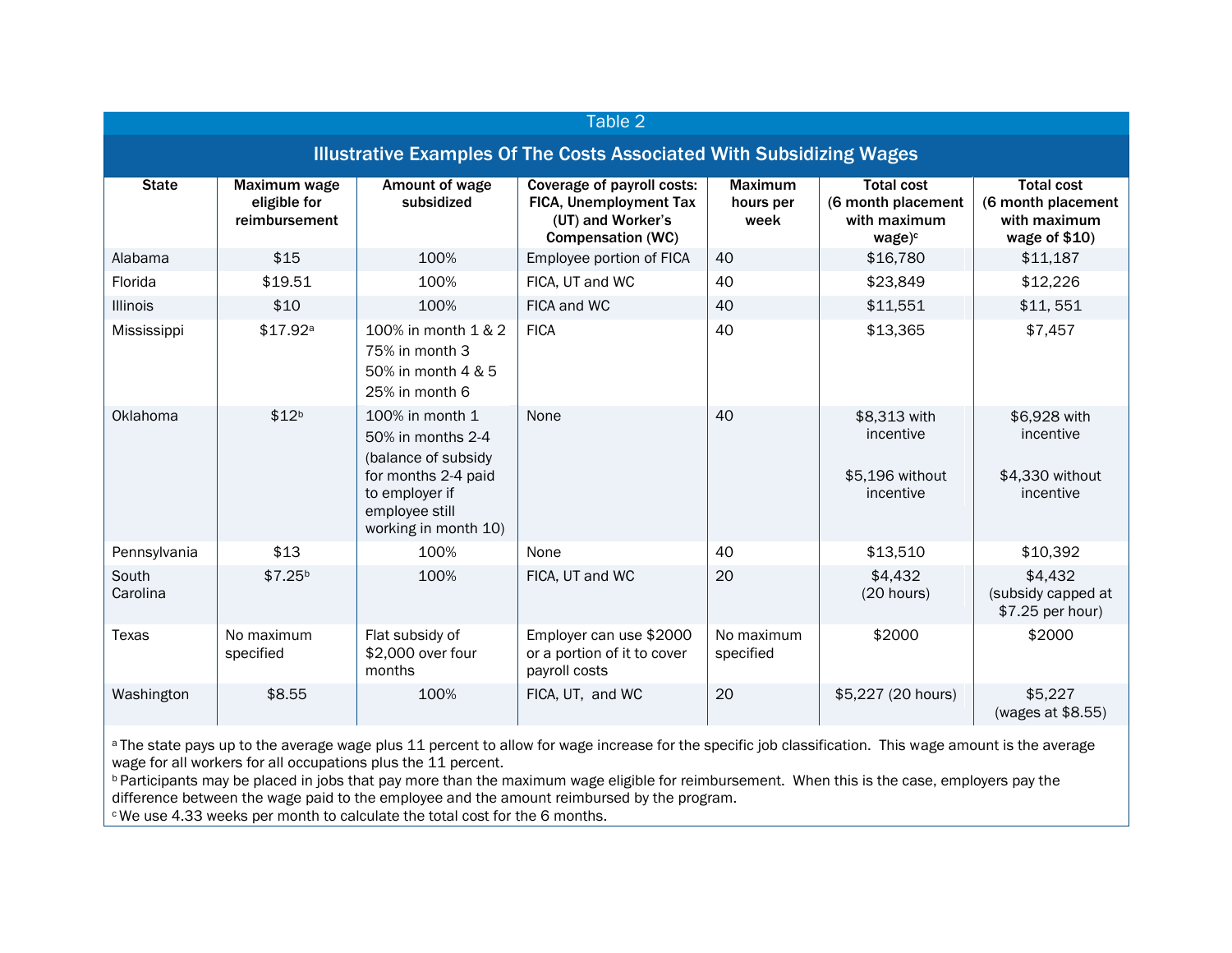employed four months after placement.<sup>19</sup> For a full-time job paying \$10 per hour, the incentive portion of the subsidy was worth about \$2,600.

As noted above, Texas provided a flat subsidy of \$2,000.

While costs are important in deciding how to structure a wage subsidy, other considerations are important as well. Full-time jobs provide families with more income, making it easier for them to meet their living expenses. Higher maximum wages also provide more income and open up a larger pool of employment opportunities, including jobs that are more likely to provide benefits and advancement opportunities. Subsidies that pay a greater share of wage and payroll costs may be more attractive to employers, thereby encouraging more employers to participate. On the other hand, if employers are asked to share in the cost of hiring an employee, there will be a smaller increase in costs when the subsidy ends, and employers that have already invested their own funds may be more likely to keep an employee on their payroll when the wage subsidy runs out. The optimum subsidy design depends on the combination of the funding available, the target population, and the goals for the program.

# States Used Existing and New Structures to Run Subsidized Employment Programs

The availability of additional funds for subsidized employment brought together government agencies and sometimes non-profit service providers and foundations to identify the most costeffective and efficient ways to administer new or expanded programs. In some cases, states and local communities built on existing partnerships; in others, new collaborative partnerships were created. Two dimensions of program administration distinguish TANF EF-funded subsidized employment programs from one another: how they are delivered within a state and whose payroll the individual participant is on (see Table A-4). Described below are three different service delivery structures through which states administered their programs. In a few cases, states or counties built new structures to deliver their programs, but most built on existing structures.

**Workforce Investment Act (WIA) agency.** Many states operated their subsidized employment programs in collaboration with the state WIA agency and local Workforce Investment Boards. When states transferred responsibility for operating their subsidized employment programs to agencies other than those that operate state TANF programs, the arrangement often had two parts: (1) an agreement with the state labor agency for administrative and fiscal oversight of the program, and (2) agreements with local workforce boards to operate the program in their local communities.

The local workforce agencies sometimes established guidelines for the program; other times they implemented guidelines developed by the state. In either case, they recruited eligible participants and employers to participate and matched participants with jobs that were suitable for their experience and skill level. In nearly all programs that were operated by the workforce

<sup>19</sup> Oklahoma initially provided the incentive payment if the participant was employed ten months after, but had to reduce it to four months because all funds had to be paid before the TANF EF expired on September 30, 2010.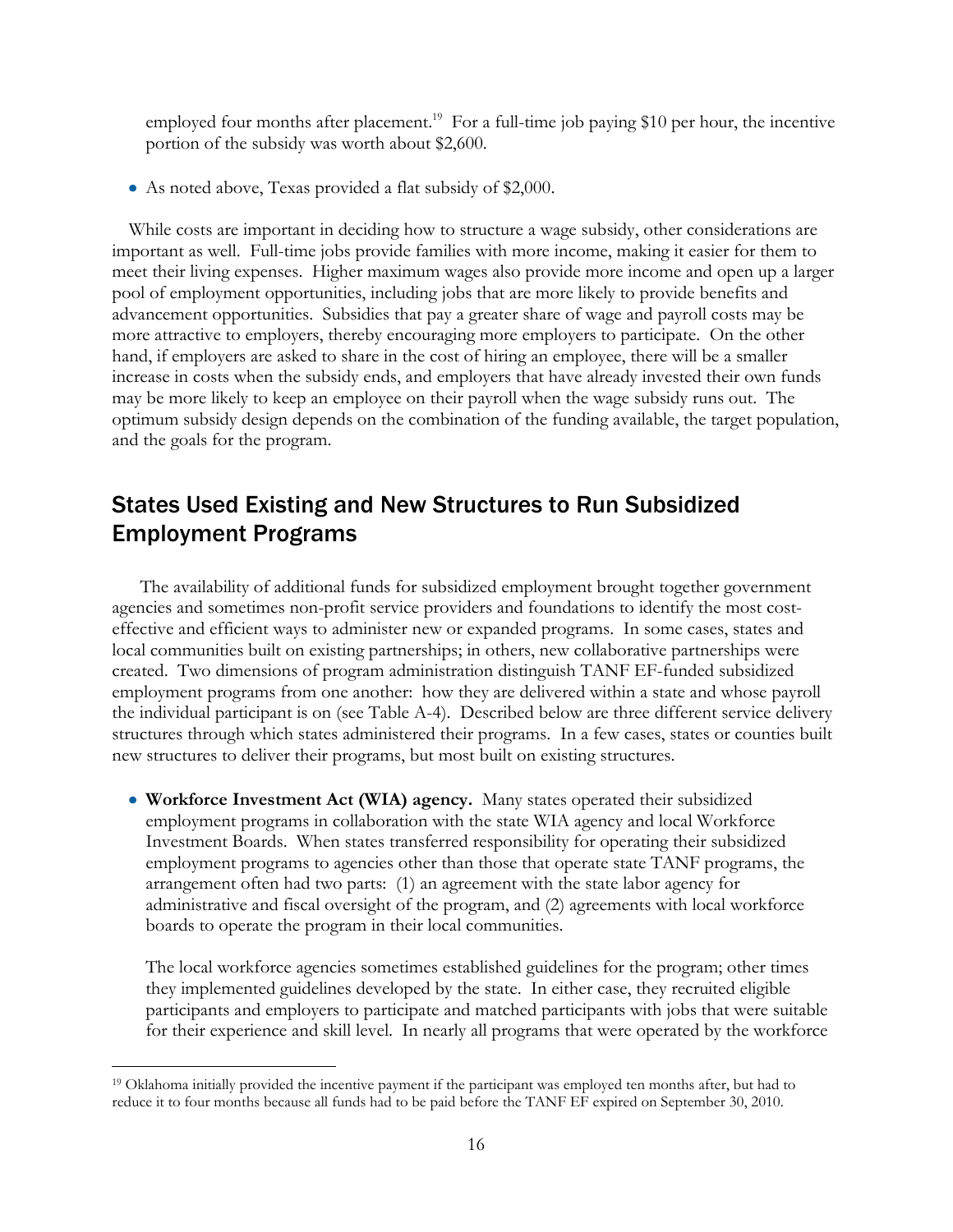agencies, participants were on the payroll of the employer and the employer submitted an invoice to the operating agency documenting the hours worked and detailing the total reimbursement due to them. Many programs required that an individual agreement be put into place for each employer participating in the program.

Florida provides an example of a program that was operated entirely through the workforce system (which also operates the regular TANF work program) and was fully integrated with other employment services. Florida recruited all employers and participants through the local workforce boards. Subsidized jobs were listed alongside all other available jobs but were tagged with a special notice that individuals interested in those positions had to apply for them in person. Employers signed an agreement with the workforce board and then submitted paperwork to get reimbursed for the wages and payroll costs associated with the subsidized job.

• Intermediary/contractor. A few states and counties (including two of the largest programs, Illinois and Los Angeles) used a third-party intermediary to run the entire subsidized employment program, including acting as the employer of record.

Illinois contracted with a nonprofit with a long history of operating and providing technical assistance for transitional jobs programs, Heartland Human Care Services, to administer its statewide subsidized employment program. Heartland then subcontracted with 26 communitybased providers across the state. The subcontractors were responsible for identifying employers willing to participate in the program and for recruiting and placing eligible individuals. Once placed with an employer, all subsidized employees were on Heartland's payroll. Heartland was paid a fixed per-person fee for managing the payroll, and subcontractors received a fixed fee for each subsidized placement. They were paid an additional fee for any placement in an unsubsidized job.

Los Angeles used a similar structure, but used the South Bay Workforce Investment Board as the intermediary. That Board managed both the program *and* acted as the employer of record for all participants. (This arrangement was atypical, as in most programs operated by workforce investment agencies, participants were on the employer's payroll.) In both programs, employers provided the intermediary with time sheets for each subsidized employee, which triggered the processing of a paycheck to the individual worker. Some smaller programs used for-profit placement firms or staffing agencies in similar roles.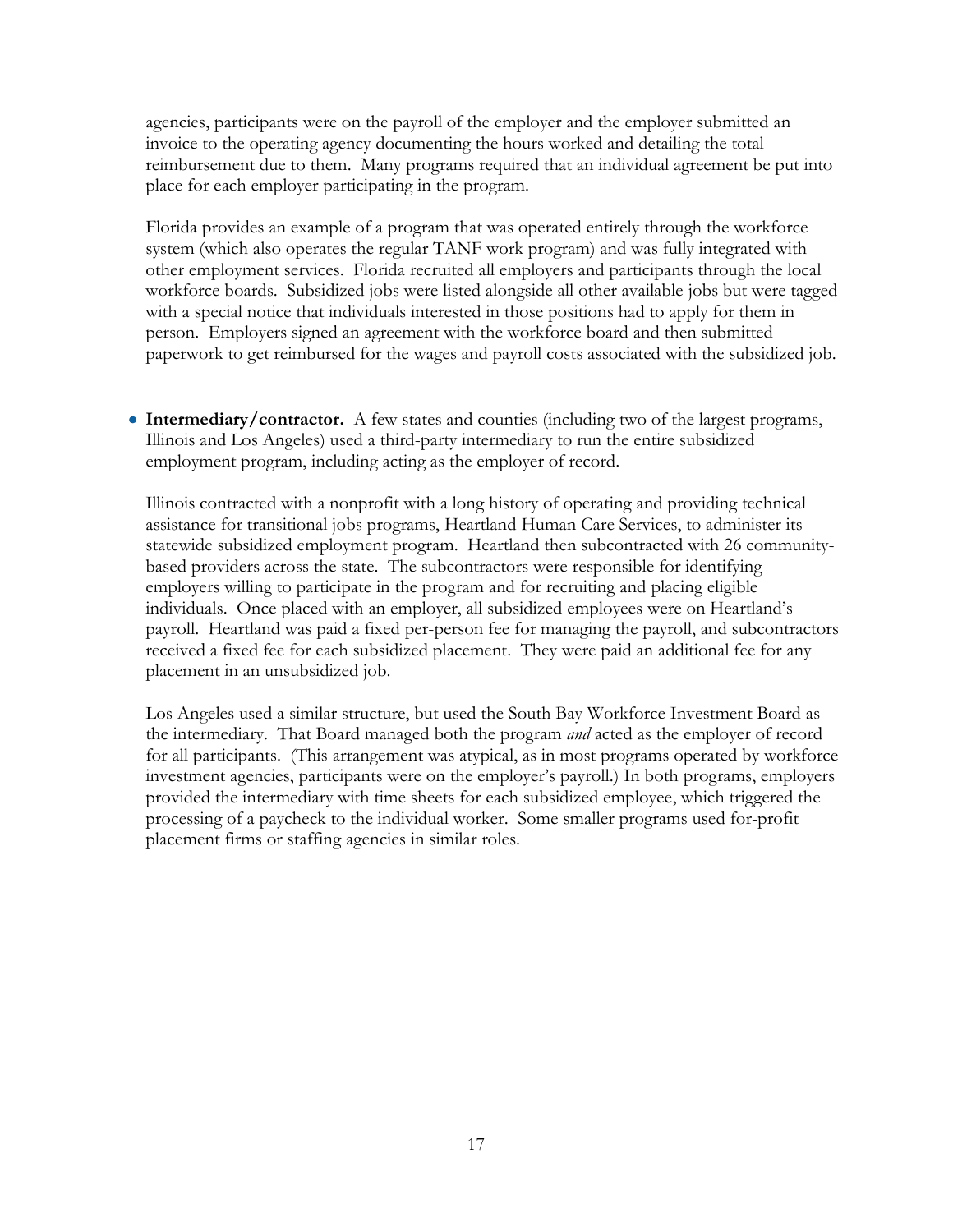### Lessons for Program Design and Implementation

States' and counties' experience with the Emergency Fund suggests that there is no single best model for a subsidized jobs program. But there are tradeoffs depending on the goal of the program. (See also Appendix B, Key Tasks in Implementing Effective Subsidized Employment Programs.)

### If the goal is to place large number of participants quickly, programs should:

- Pay a larger share of costs.
- Open up the program to unemployed and/or low-income workers generally, not just those receiving cash public assistance.
- Use intermediaries with good connections to employers and the ability to handle payroll for multiple employers.
- Identify employers (including public-sector employers) that can take multiple workers.
- Impose minimal expectations on employers regarding continued employment after the subsidy ends.
- Publicize the program widely.

#### If the goal is to affect participants' employment after the subsidy ends, programs should:

- Invest up front in job development and placement in order to have the best matches between workers and employers. Individual or small-group placements probably work better than placing a large cohort of participants with a single employer.
- Target placements to employers that can reasonably expect to continue jobs for participants, and ask for a commitment to do so.
- Target placements at growing industries, and ones where participants are not in direct competition with large numbers of displaced workers with more experience.
- Provide less than 100 percent subsidies (or phase them out over time) in order to target subsidies at employers that are more invested in workers and able to keep them at the end of the subsidy period.
- Consider providing incentives for placements that last beyond the subsidy period.
- If the goal is to improve people's employability in *later* jobs, identify ways to leverage the experience into credentials, references, and work-readiness certificates.

#### If the goal is to serve harder-to-employ populations, states should:

- Understand the difference between outcomes and impacts, and recognize that more disadvantaged workers will have less favorable outcomes than workers with fewer barriers to employment, but the impacts (i.e., improvements resulting from participation in the program) may be much greater.
- Focus on job development and placing workers with employers that understand their circumstances and are perhaps more flexible in their expectations.
- Consider multi-stage programs, where disadvantaged workers must demonstrate their ability to participate in community service or job readiness activities before they are placed in a subsidized job.
- Work closely with employers to help participants make the transition to a permanent job.

#### If the goal is to limit costs, states should:

- Limit the hourly wage that can be paid.
- Ask employers to pay a greater share of the program costs.
- Limit the duration of the subsidy.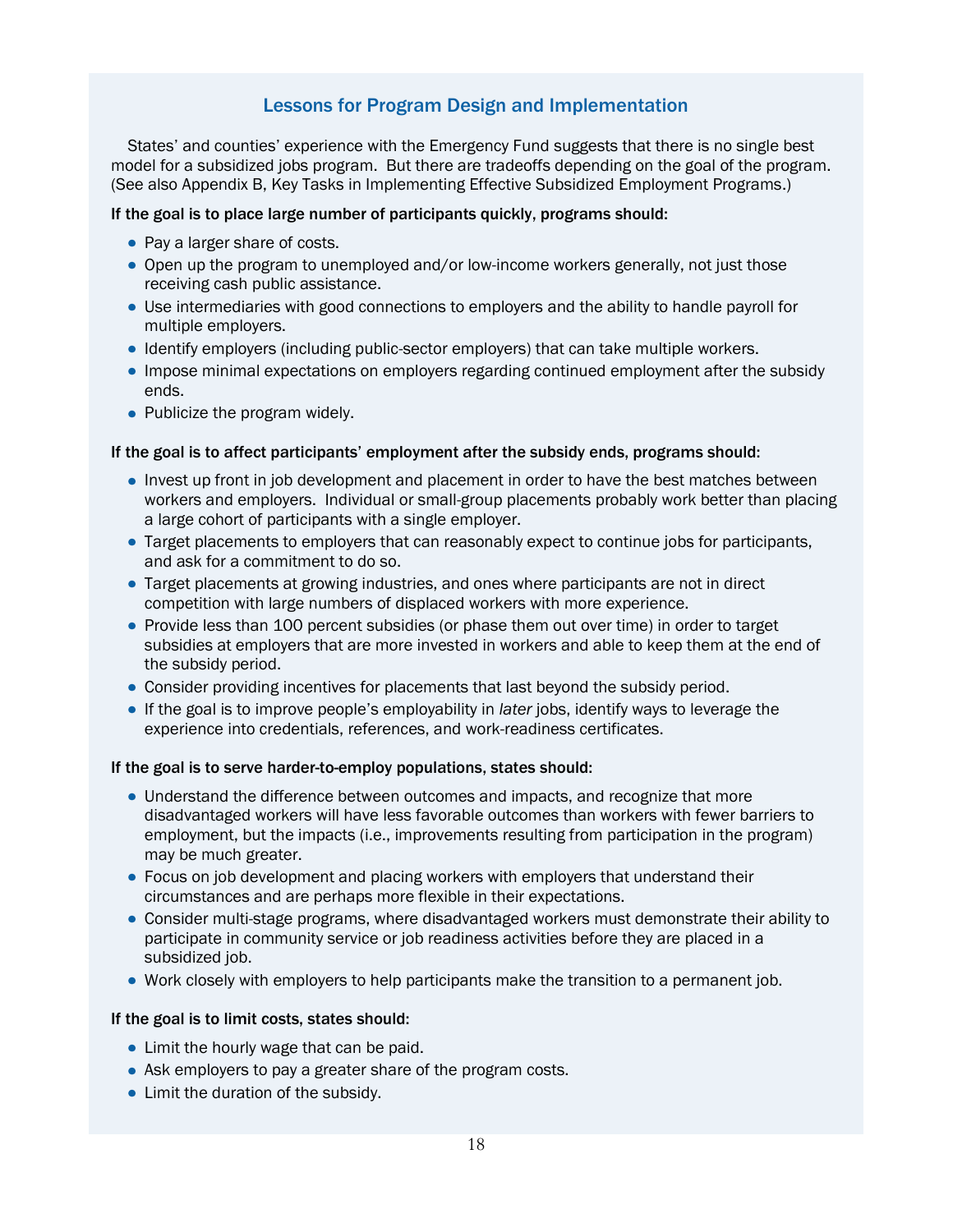**TANF agency expansion.** Several states used their existing TANF employment services infrastructure to deliver the programs. In some cases, these programs were operated jointly with the local workforce agency; when this was the case, the human service agency most often assumed responsibility for determining eligibility, and the workforce agency assumed responsibility for recruiting employers and placing individuals in available jobs. In other cases, TANF employment services staff employed by the TANF agency or its employment services contractor were responsible for determining eligibility and finding placements. If a state operated its TANF employment services program through a contractor, subsidized employees were sometimes on the contractor's payroll; when this was not the case, subsidized employees were on the payroll of the employer or of a temporary staffing agency.

Agencies handled reimbursement for wages and other employee expenses in many different ways. Contractors often simply added reimbursement for wages to their regular billing. Other agencies used their contracting offices to develop agreements and to reimburse employers. A few agencies contracted with another government agency (such as the state Department of Labor) that had the capacity to issue regular payments to reimburse employers for their expenses.

None of these service delivery and payment arrangements stands out as better than the others. Rather, they illustrate the important role that flexibility played in states' abilities to mount subsidized employment programs targeted to different groups and to achieve different goals. Not surprisingly, the states and counties that mounted the largest countercyclical programs placed all employees on the payroll of one organization. The paperwork involved in processing reimbursement separately for a very large number of employees and employers almost certainly would have delayed implementation and could have made it harder, if not impossible, for these programs to serve such large numbers of people in such a short period of time. In addition, fewer employers may have been willing to participate if they had to assume responsibility for paying individuals and then getting reimbursed for their expenses. But employer-based structures were successfully implemented in many smaller programs.

Regardless of the service delivery structure, states and local human service and workforce agencies drew on existing relationships with employers and built new ones to provide employment opportunities to individuals who would otherwise have been unemployed. Many state administrators noted that a long-term benefit of the program was the development of closer working relationships between the human service and labor agencies and between TANF employment service staff and local employers.

### Participants Were Placed in Variety of Jobs, Mostly in Private Sector

Unlike previous large, federally funded subsidized jobs programs, which were concentrated in the public sector, the majority of the subsidized jobs provided through the TANF EF programs were provided by private-sector businesses, although many programs provided both public- and privatesector job opportunities to unemployed individuals. The positions in the private sector in which individuals were placed were extremely diverse, including administrative, sales, construction, customer service, food service, and health care.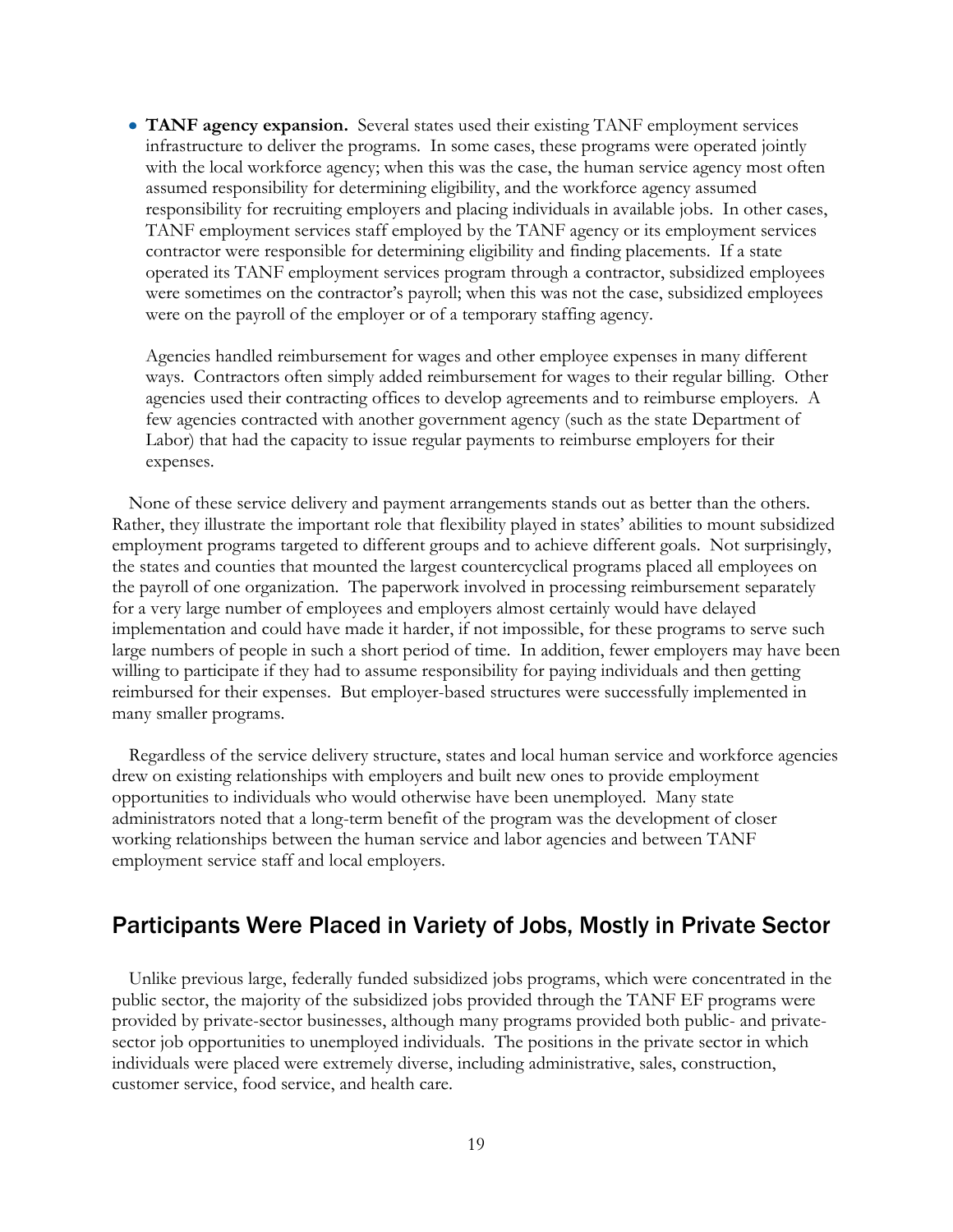In addition, nonprofit service agencies that faced unprecedented demand for their services were able to use subsidized employees to assist more people. Some human service agencies were able to use subsidized employees to help meet the increased demand for assistance, and some states were able to develop training opportunities in government agencies that otherwise would not have existed. For example, San Francisco worked with their local unions to develop a paid, temporary government trainee position that allowed participants to build their skills for the future. Alabama worked closely with the Department of Corrections to provide temporary staff for that agency.

# Subsidized Employment Programs Provided Substantial Benefits to Small **Businesses**

Program administrators noted that small businesses were especially supportive of the program, as the extra resources gave them much-needed help in weathering the economic downturn. A study of employers in Illinois found that two-thirds had fewer than 15 employees when they began participating in the subsidized jobs program.<sup>20</sup> Subsidizing all or much of an employee's wage costs for a period of time was of particular help to small businesses that were not certain when they would be able to fully support the costs of hiring new workers and that faced particular difficulties in obtaining credit during the recession. (Although some TANF subsidized jobs programs required employers to hire the individual at the end of the subsidy period, others simply encouraged employers to do so.) The fund helped small firms in three ways:

**Improving financial health and sustainability.** Employers reported that the subsidies allowed them to achieve a more secure financial footing. Many reported that the additional employees allowed them to serve more

 $\overline{a}$ 

―What a blessing the Hire CO program has been for my company. From the time we instituted it to today, we have seen an increase in revenues of 31.6 percent. Is that amazing, or what!?"

 ―I truly believe that my ability as an owner to get out and promote my business, as well as to hire a salesperson, have been major contributing factors to our recent success. I was able to get out from underneath the minutia of everyday paperwork, and go find customers to walk in our door. Because of this, I have two new employees that are going to be able to stay on with my company indefinitely. These are employees that, in May, I would not have been able to hire on my own, nor possibly entertain keeping."

**—AM, Owner, Any Lab Test Now Colorado Springs, CO**

<sup>20</sup> Social IMPACT Research Center, *Put Illinois to Work Evaluation. An Early Look,* 2010, <http://www.heartlandalliance.org/whatwedo/advocacy/reports/pitw-evaluation-early-look-final.pdf>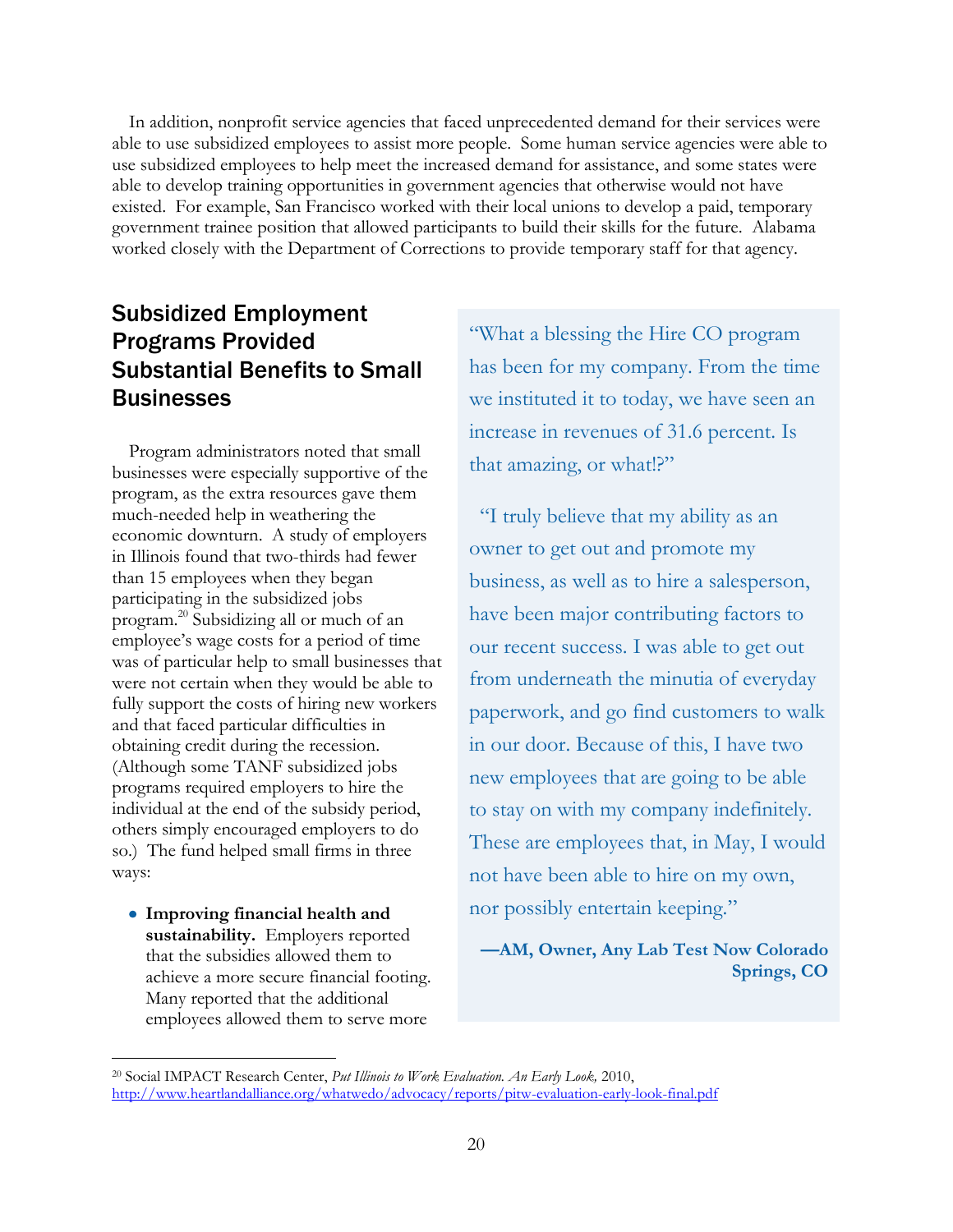customers or improve the quality of work and customer service.<sup>21</sup>

- **Promoting business expansion.** The recession forced many small firms to put expansion plans on hold. By reducing a portion of the costs (and therefore the risk) associated with expanding, the fund allowed some small businesses to proceed with planned expansions. For example, a solar company indicated that the program was integral in allowing it to generate \$1 million of new business, which in turn allowed other businesses they worked with to hire additional workers to install the solar products. Some single-person companies were able to bring on their first employees, allowing the owner-operators to dedicate more of their time to bringing in new business.
- **Supporting new business start-ups.** Starting a new business can be especially difficult during a period of weak demand because the risk of failure is much greater and credit is harder to access. This is unfortunate because new businesses are essential to the long-term economic viability of communities that have faced significant job losses before and during the recession. Some of these communities used the TANF Emergency Fund to attract new firms and help businesses that are just starting to increase their chances of success. Mississippi, for example, created a program called New Start that provided low-income individuals with up to \$5,000 to start new businesses. Other states worked with their business community to use subsidized wages to entice businesses to locate in their communities.

# Policy Implications

The TANF Emergency Fund ended on September 30, 2010, although the need for employment opportunities remains great and may grow for a period of time as more individuals exhaust their unemployment insurance benefits. In a short period, programs funded by the TANF Emergency Fund placed a substantial number of people in subsidized jobs; for many states and communities, the program was a bright spot in an otherwise dismal time. Although most states were unable to sustain their subsidized employment programs at their previous levels after the fund expired, many states are attempting to maintain scaled-down versions of these programs (see Table A-5).

The experience of the TANF Emergency Fund provides important lessons for both policymakers and program operators. The most basic lesson is simply that subsidized employment programs can be an effective way to place low-income workers in jobs during an economic downturn. Program administrators were uniformly positive about their experience operating the subsidized employment programs and reported that they had learned much that they would like to integrate into their ongoing TANF employment programs as they move forward. Prior to this experience, many administrators had doubts about whether either unemployed workers or employers would be interested in a subsidized employment program; the TANF Emergency Fund proved that the answer to both questions was a resounding yes.

<sup>21</sup> Social IMPACT Research Center.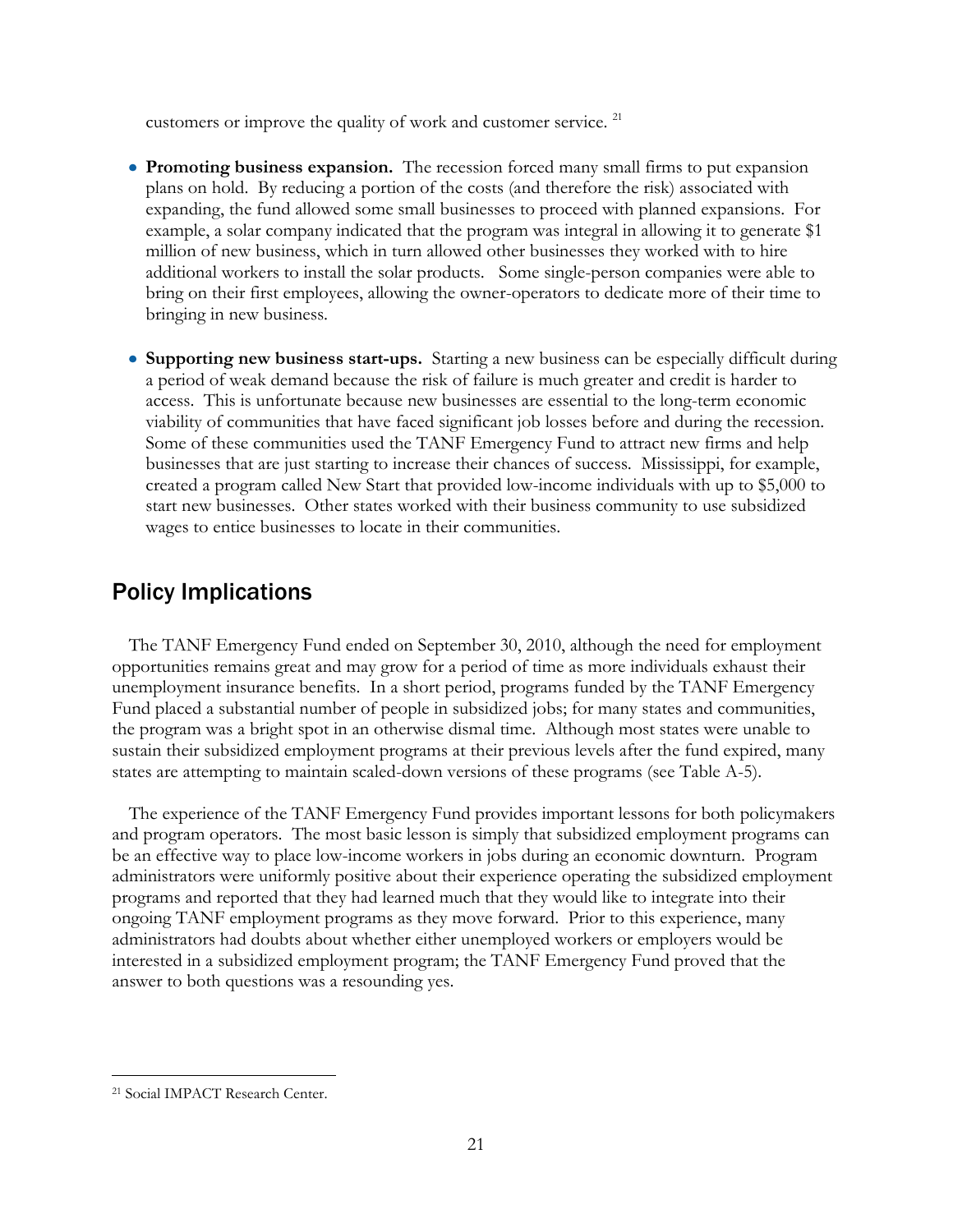Specific lessons include:

**It is possible (though challenging) to get large-scale, countercyclical job creation programs up and running relatively quickly and to engage the private sector in creating job opportunities.** While not all states used their TANF Emergency Funds to develop largescale countercyclical job creation programs, the ones that did demonstrated that it is possible to launch subsidized employment programs quickly and to provide meaningful employment for large numbers of individuals who would otherwise be employed.

Illinois and Los Angeles provide the best examples. Los Angeles had the advantage of having a small program in place on which to build, but Illinois built its program from scratch. While it took longer to get private-sector employers on board, both programs ended up placing the majority of recipients in private-sector placements.

- **Subsidized jobs targeted to disadvantaged individuals benefit not only participating workers and businesses but also entire communities and society at large.** The TANF EF subsidized jobs programs were targeted to disadvantaged families and paid relatively low wages. Because low-income individuals have few reserves on which to draw, they generally spend all the money they earn to meet their day-to-day expenses. This means that their earnings go quickly back into the local economy, helping to keep other businesses afloat and other individuals employed. In addition, as a result of their employment, these workers will pay taxes and be able to meet at least a portion of their child support obligations.
- **Flexibility makes success possible in many different environments.** A key distinguishing feature of the TANF EF fund was its flexibility. Programs designed for, say, rural Alabama generally would not be as effective in large urban areas like Chicago and Los Angeles; the flexibility afforded states allowed them to design and implement programs in ways suited to the resources and administrative structures in their communities. While some of the subsidized programs contained common elements, no two were exactly alike.
- **New targeted funding can provide the catalyst for innovation and increased collaboration. S**tates had little or no experience operating subsidized employment programs and had limited examples upon which to draw. The availability of new funding brought agencies together that had not collaborated in the past to pursue a common goal: providing employment opportunities for low-income parents. New collaborative relationships were established, and agencies shared responsibility for designing and implementing programs to maximize their chance of success. At the same time, the fact that these funds were restricted to a narrower set of activities than is ordinarily allowed with TANF funds encouraged states to develop new employment programs and prevented states from diverting these funds and using them to substitute for other state spending.
- **Subsidized employment programs can be implemented at reasonable cost.** States adopted a number of strategies to contain program costs. In some cases, they shared costs with employers; in others, they capped the hourly wage or the number of hours that could be subsidized. Some states provided a fixed subsidy that did not vary from job to job; other states set a maximum on the amount of subsidy they would provide on behalf of any one participant.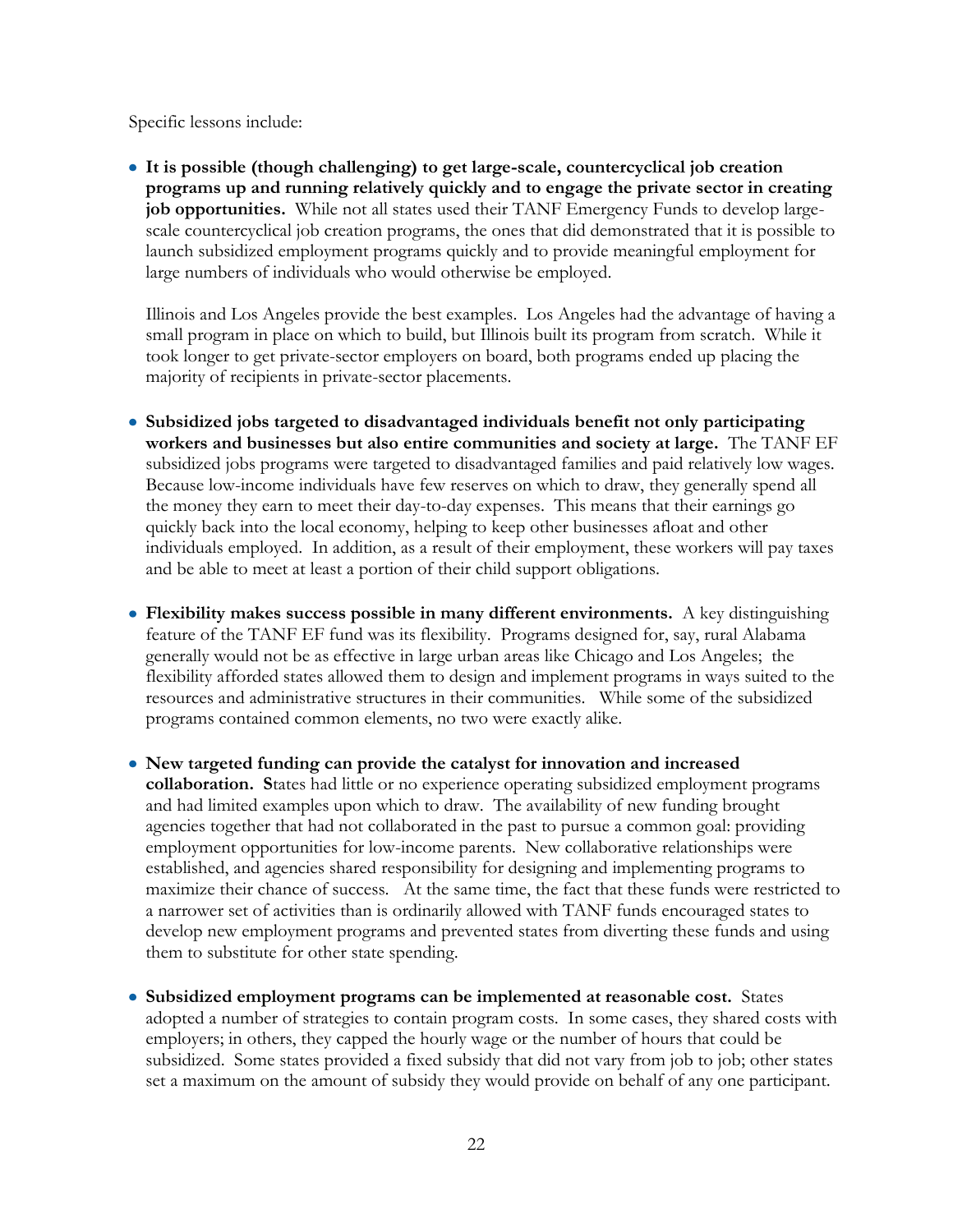**Subsidized employment programs serve a variety of purposes; their performance should be judged on measures that are consistent with their purposes.** Countercyclical programs designed to create new temporary jobs should be judged on the extent to which they place otherwise-unemployed people in jobs. Transitional jobs programs designed to provide individuals with work experience and to help people make the transition to *un*subsidized employment should be judged on the extent both to which they provide temporary jobs and to which they help people improve their chances of finding unsubsidized employment. When subsidies are used to create pathways to better jobs, they should be judged on the extent to which individuals earn more initially *and* over time than they would have earned without the subsidy.

### Conclusion

The subsidized employment programs operated with funds from the TANF Emergency Fund demonstrated that unemployed individuals in large numbers — whether receiving TANF or not will seize the opportunity to work when provided with a paying job. Some subsidized programs exceeded their goals: Illinois intended to place about 15,000 individuals in subsidized jobs but ended up placing more than 30,000, and had about 60,000 apply.

Other programs fell short of their goals, often because of administrative problems. In some cases, it took longer than anticipated to get the program up and running; in others, there was a mismatch between the skills that employers willing to hire needed and the skills of individuals eligible for the program. Most of the states that did not meet their goals reported they believed they would have been able to do so, given additional time.

Participants reported many benefits from the program. Most obviously, they earned pay that typically exceeded the unemployment benefits they would have received — and far exceeded welfare benefits. They also reported improved self-esteem from the opportunity to contribute to society. Subsidized jobs also gave individuals who had limited employment prospects an opportunity to build new skills and make contact with employers that may be able to hire them in the future.

These programs also demonstrated that it is possible to engage private-sector businesses in efforts to provide jobs to individuals in need.Tens of thousands of businesses participated in TANF EFfunded subsidized employment programs. (Nearly 2,000 businesses across the country signed a letter of support for extending the program for another year.) Concerns about "welfare stigma" did not prove to be a barrier to participation, and in at least some states, businesses were willing to pay a portion of participants' wages.

Historically, businesses have been reluctant to participate in programs that encourage them to provide jobs to individuals with lower skill levels and more limited job experience. Tax credits provided to businesses for hiring unemployed or underemployed individuals often have very low take-up rates, with small businesses rarely participating. In contrast, administrators of EF-funded subsidized jobs programs regularly reported that businesses were eager to participate because it was easy to do so. States worked to keep the paperwork to a minimum and to provide businesses with employees whose skills matched their needs.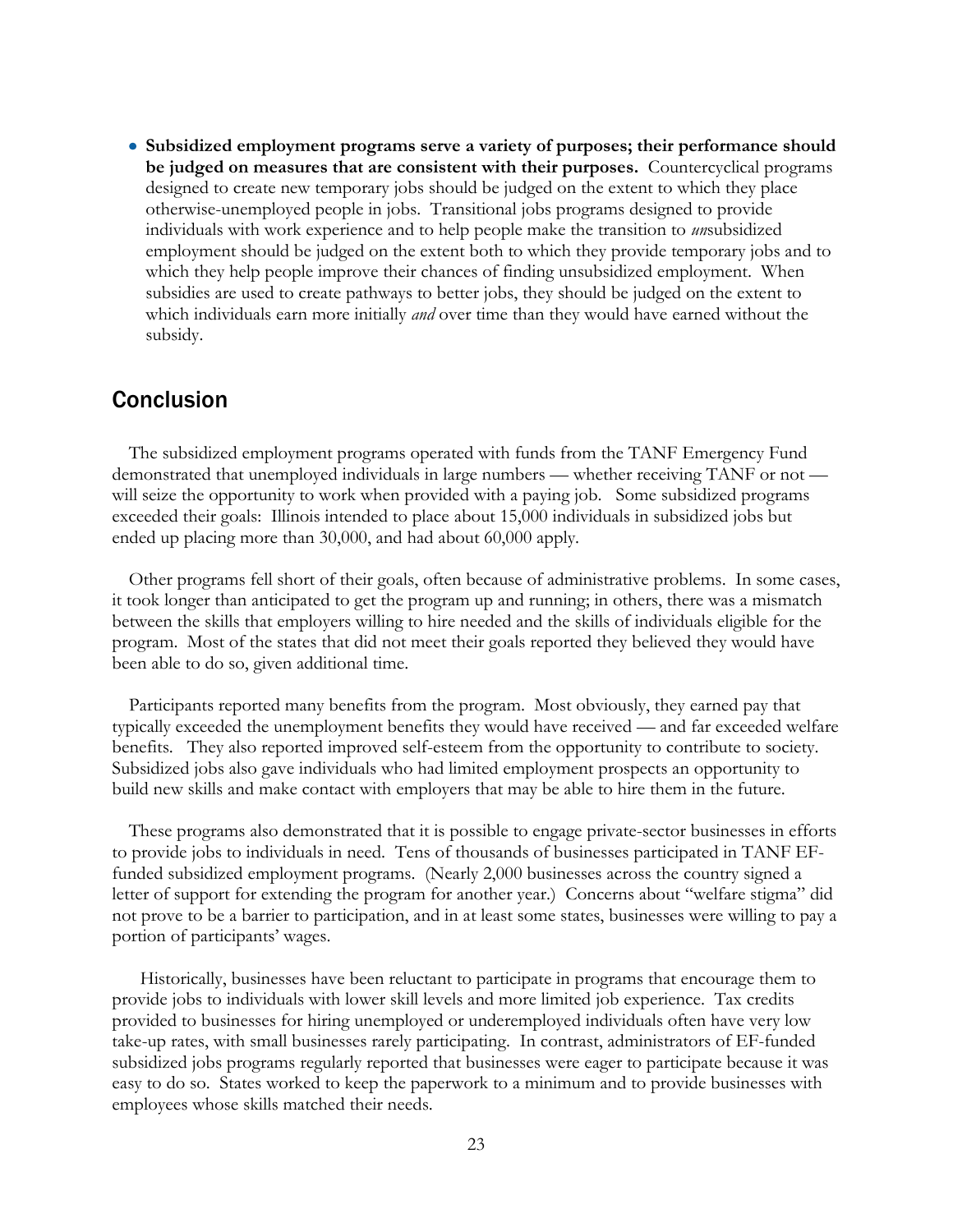By helping families get work and helping employers maintain and even expand in tight times, the subsidized jobs programs gave a needed boost to communities trying to recover from the recession. These accomplishments should not be ignored until the next recession hits; rather, they should become part of any conversation about how to build pathways to a better future for unemployed individuals who face dim employment prospects that get dimmer with each additional month they are unemployed.

The lessons learned from the TANF Emergency Fund also have implications for federal TANF and Workforce Investment Act reauthorization. States' experiences operating subsidized employment programs have been overwhelmingly positive; these lessons should not be lost simply because the program has ended. Changes are needed to both TANF and the Workforce Investment Act to increase their effectiveness as employment programs for low-income workers and families, to increase the programs' responsiveness during hard economic times, and to support the use of subsidized employment as a tool for building skills and helping individuals who are not otherwise successful at finding employment.

The TANF Emergency Fund has ended, but the need for jobs remains. Its legacy should be used to create the next generation of public-private initiatives that will help restore the country's strength and build tomorrow's labor force.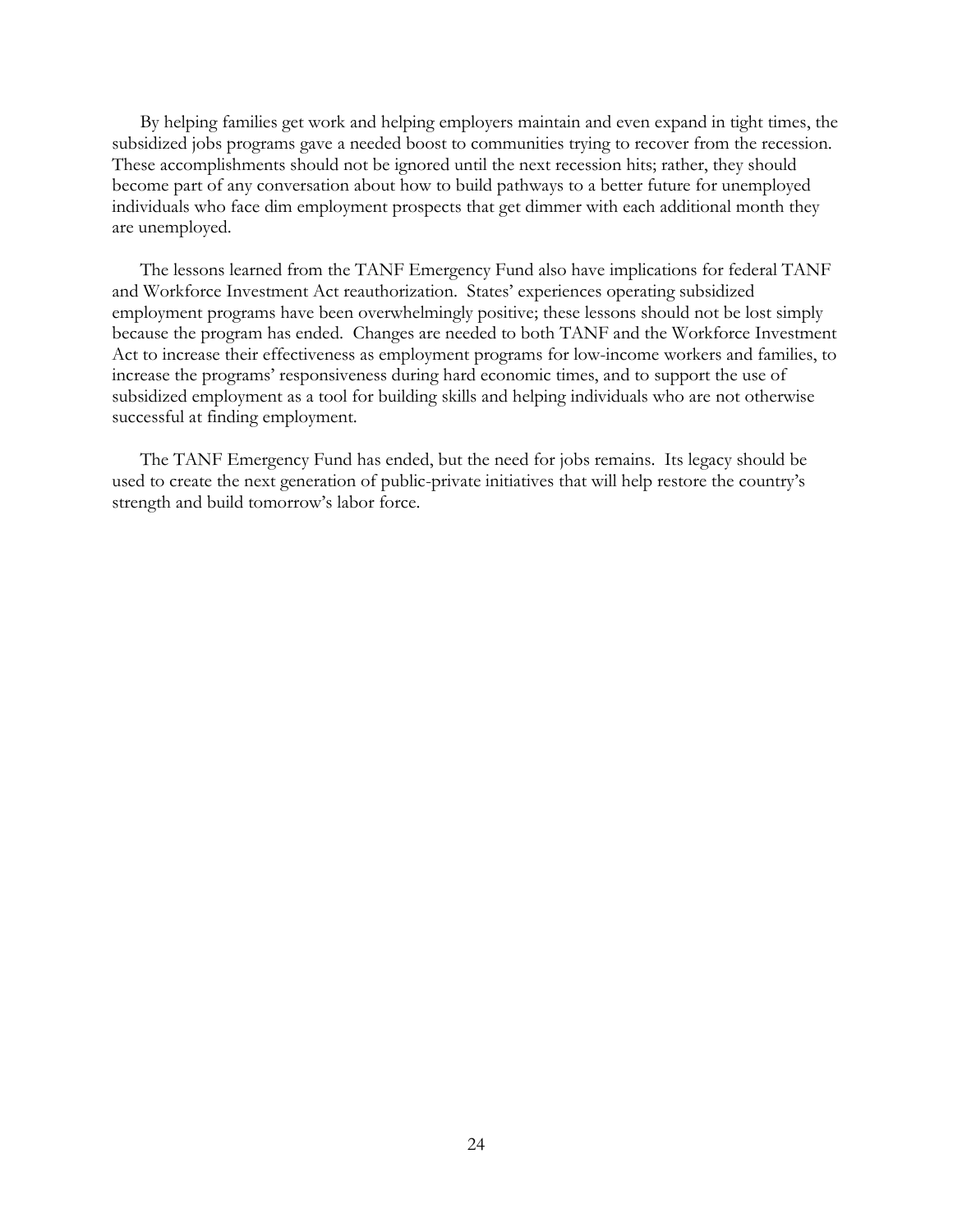### APPENDICES

Appendix A: Supplemental Tables

| Table A-1: | <b>TANF Emergency Fund Approvals by Category</b>                                                |
|------------|-------------------------------------------------------------------------------------------------|
| Table A-2: | Groups Served through TANF EF Subsidized Employment Programs                                    |
| Table A-3: | Wage Subsidy Structure for TANF EF Subsidized Employment Programs                               |
| Table A-4: | Administrative Structure for TANF EF Subsidized Employment Programs                             |
| Table A-5: | Status of State Subsidized Jobs Programs for Adults after the End of<br>the TANF Emergency Fund |

Appendix B: Key Tasks in Implementing Effective Subsidized Employment Programs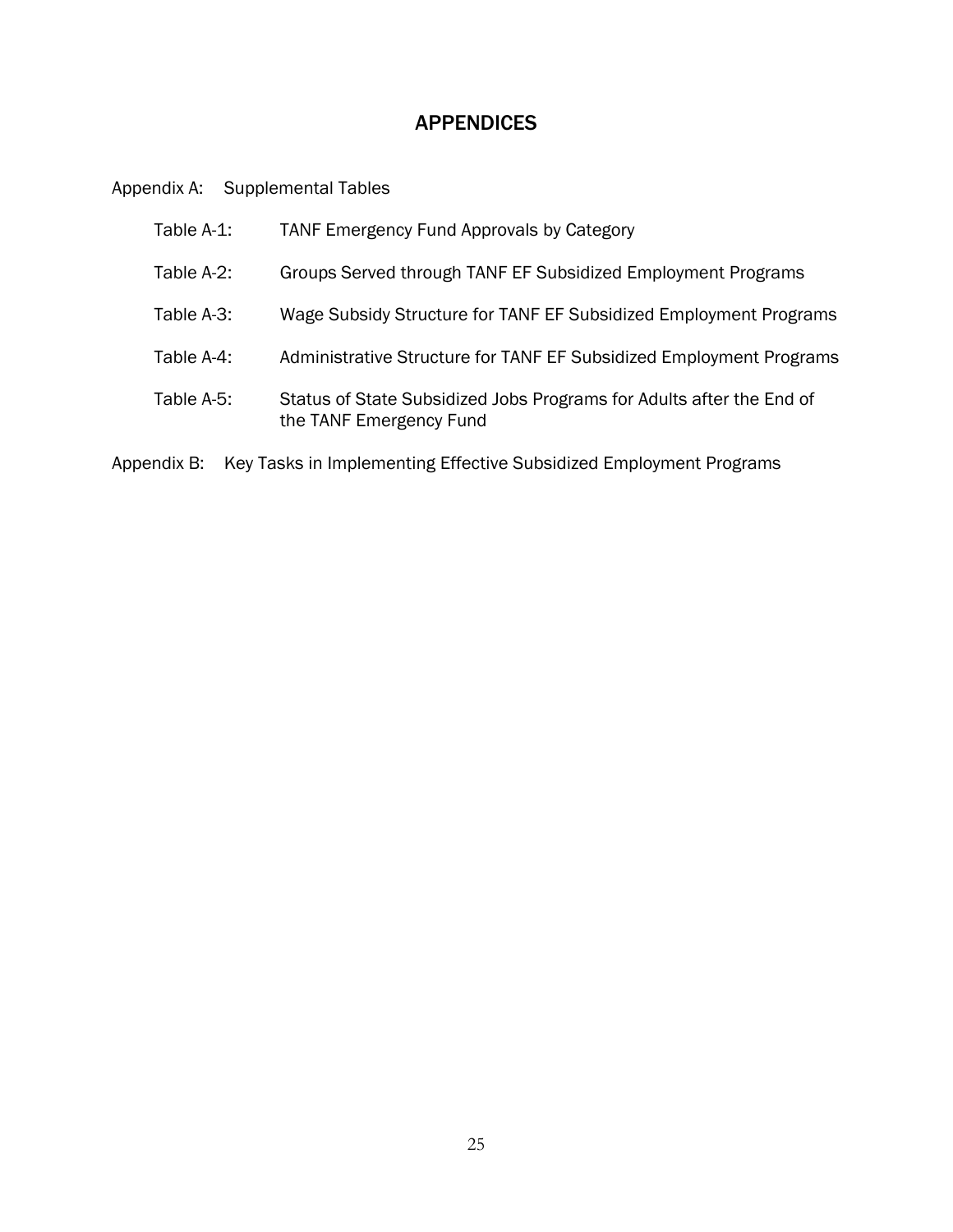| <b>Table A-1</b>                                   |                                                  |                            |                   |                                       |  |
|----------------------------------------------------|--------------------------------------------------|----------------------------|-------------------|---------------------------------------|--|
|                                                    | <b>TANF Emergency Fund Approvals by Category</b> |                            |                   |                                       |  |
| (in millions of dollars, as of September 30, 2010) |                                                  |                            |                   |                                       |  |
| <b>State</b>                                       | <b>Basic Assistance</b>                          | Non-Recurrent              | <b>Subsidized</b> | <b>Percent of Total Dedicated</b>     |  |
|                                                    |                                                  | <b>Short-Term Benefits</b> | Employment        | to Subsidized Employment <sup>a</sup> |  |
| Alabama                                            | \$8.2                                            | \$26.5                     | \$8.2             | 19%                                   |  |
| Alaska                                             | \$2.6                                            | \$0                        | \$0.4             | 13%                                   |  |
| Arkansas                                           | \$0.4                                            | \$2.3                      | \$3.9             | 59%                                   |  |
| California                                         | \$729.0                                          | \$116.1                    | \$408.5           | 33%                                   |  |
| Colorado                                           | \$20.7<br>\$3.7                                  | \$16.8                     | \$0.5<br>\$14.5   | 1%<br>37%                             |  |
| Connecticut                                        |                                                  | \$20.7                     |                   |                                       |  |
| Delaware<br>District of Columbia                   | \$3.7                                            | \$4.4<br>\$13.0            | \$0.4             | 5%                                    |  |
|                                                    | \$9.6                                            |                            | \$18.7            | 45%                                   |  |
| Florida                                            | \$45.1                                           | \$6.0                      | \$129.4           | 72%                                   |  |
| Georgia                                            | 0                                                | \$14.2<br>\$7.4            | \$69.2            | 83%<br>58%                            |  |
| Hawaii                                             | \$4.0                                            |                            | \$15.8            |                                       |  |
| Illinois                                           | \$7.9                                            | \$50.7                     | \$194.3           | 77%                                   |  |
| lowa                                               | \$10.4                                           | \$21.0                     | \$2.9             | 9%                                    |  |
| Kansas                                             | \$3.7                                            | \$24.5                     | \$0.05            | $< 1\%$                               |  |
| Kentucky                                           | \$6.7                                            | \$0                        | \$42.5            | 86%                                   |  |
| Maryland                                           | \$35.4                                           | \$30.1                     | \$2.3             | 3%                                    |  |
| Michigan                                           | \$10.8                                           | \$221.3                    | \$0.5             | $< 1\%$                               |  |
| Minnesota                                          | \$21.7                                           | \$54.6                     | \$13.7            | 15%                                   |  |
| Mississippi                                        | \$1.0                                            | \$1.1                      | \$25.8            | 93%                                   |  |
| Missouri                                           | \$4.5                                            | \$26.4                     | \$18.4            | 37%                                   |  |
| Montana                                            | \$4.9                                            | \$0.2                      | \$5.1             | 50%                                   |  |
| New Jersey                                         | \$15.4                                           | \$167.9                    | \$18.7            | 9%                                    |  |
| New York                                           | \$32.5                                           | \$665.0                    | \$25.6            | 4%                                    |  |
| North Carolina                                     | \$1.1                                            | \$66.6                     | \$11.7            | 15%                                   |  |
| North Dakota                                       | \$0                                              | \$0                        | \$5.7             | 100%                                  |  |
| Ohio                                               | \$188.2                                          | \$0                        | \$56.5            | 23%                                   |  |
| Oklahoma                                           | \$4.8                                            | \$10.5                     | \$11.5            | 43%                                   |  |
| Oregon                                             | \$71.8                                           | \$8.1                      | \$3.6             | 4%                                    |  |
| Pennsylvania<br>Rhode Island                       | \$2.0                                            | \$34.7<br>\$3.3            | \$61.0            | 62%                                   |  |
|                                                    | \$0<br>\$14.9                                    | \$2.4                      | \$4.8             | 59%<br>10%                            |  |
| South Carolina                                     |                                                  |                            | \$1.9             |                                       |  |
| Rhode Island                                       | \$0                                              | \$3.3                      | \$4.8             | 59%                                   |  |
| South Carolina                                     | \$14.9                                           | \$2.4                      | \$1.9             | 10%                                   |  |
| South Dakota                                       | \$2.8<br>\$23.5                                  | \$1.2                      | \$2.9             | 43%                                   |  |
| Tennessee<br>Texas                                 |                                                  | \$6.5                      | \$20.3<br>\$88.0  | 40%                                   |  |
|                                                    | \$6.0                                            | \$149.2                    | \$0.4             | 36%                                   |  |
| Utah                                               | \$14.2                                           | \$0.9                      |                   | 3%                                    |  |
| Vermont                                            | \$1.3                                            | \$11.3<br>\$5.5            | \$0.8<br>\$1.9    | 6%                                    |  |
| Virginia                                           | \$24.3<br>\$95.9                                 | \$1.3                      |                   | 6%                                    |  |
| Washington                                         |                                                  |                            | \$17.2            | 15%                                   |  |
| West Virginia                                      | \$10.1<br>\$13.2                                 | \$37.1<br>\$33.1           | \$2.9<br>\$4.2    | 6%<br>8%                              |  |
| Wisconsin                                          |                                                  |                            |                   |                                       |  |
| <b>Total</b> b                                     | \$1,604.6                                        | \$2,074.3                  | \$1,321.1         | 26%                                   |  |

<sup>a</sup> Note that percentages were calculated using direct ACF data and may differ slightly from the numbers presented in the chart due to rounding. See: [http://www.acf.hhs.gov/programs/ofa/tanf/apprTANFemerfund.html.](http://www.acf.hhs.gov/programs/ofa/tanf/apprTANFemerfund.html)

<sup>b</sup>The total represents the amount approved for all states, the District of Columbia, the territories and Tribal TANF programs. The subset of states represented here are those that received approval for subsidized employment programs.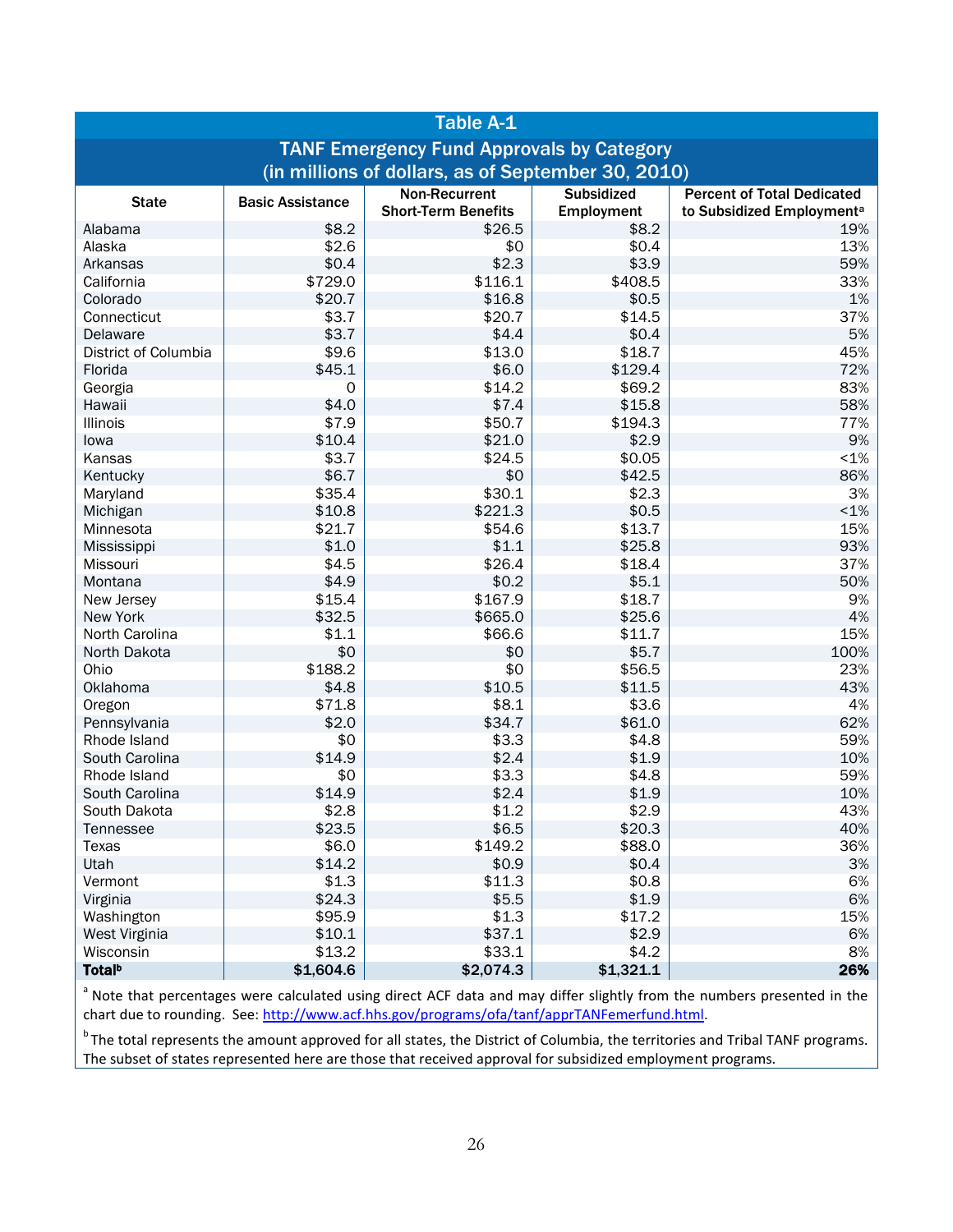| <b>Table A-2</b>                                                    |                                |                                                                                    |              |                                                                                                                                                                                                                                                                                                                                                                                |
|---------------------------------------------------------------------|--------------------------------|------------------------------------------------------------------------------------|--------------|--------------------------------------------------------------------------------------------------------------------------------------------------------------------------------------------------------------------------------------------------------------------------------------------------------------------------------------------------------------------------------|
| <b>Groups Served through TANF EF Subsidized Employment Programs</b> |                                |                                                                                    |              |                                                                                                                                                                                                                                                                                                                                                                                |
|                                                                     |                                | <b>Eligible Groups</b>                                                             |              |                                                                                                                                                                                                                                                                                                                                                                                |
| <b>State</b>                                                        | <b>TANF Primary</b><br>or Only | Low-Income<br><b>Parents</b>                                                       | Youth        | Groups targeted through explicit outreach or<br>specialized programs                                                                                                                                                                                                                                                                                                           |
| Alabama                                                             | X                              | 300% FPL                                                                           | X            | TANF recipients with disabilities<br>SNAP and Medicaid recipients<br>Independent youth<br>High school students in career tech program                                                                                                                                                                                                                                          |
| Alaska<br>Arkansas                                                  | a                              | a                                                                                  | a<br>X       | а                                                                                                                                                                                                                                                                                                                                                                              |
| California                                                          | $\pmb{\chi}$                   | 200% FPL                                                                           | X            | Decisions are made at the county level. Information<br>presented here is for San Francisco and Los Angeles.<br>San Francisco operates a three-tier program that<br>includes a program targeted to TANF recipients with<br>barriers. Los Angeles targets TANF recipients and<br>participants in their Refugee Employment Program<br>who are unsuccessful at finding employment. |
| Colorado                                                            |                                | $<$ \$75,000                                                                       |              | UI claimants and exhaustees                                                                                                                                                                                                                                                                                                                                                    |
| Connecticut                                                         | $\pmb{\mathsf{X}}$             | <75% SMI                                                                           | X            |                                                                                                                                                                                                                                                                                                                                                                                |
| Delaware                                                            | $\sf X$                        | 600% FPL (<br>working)<br><b>185% TANF</b><br>Standard of<br>Need (not<br>working) | $\mathsf{X}$ |                                                                                                                                                                                                                                                                                                                                                                                |
| DC                                                                  |                                |                                                                                    | $\mathsf{X}$ |                                                                                                                                                                                                                                                                                                                                                                                |
| Florida                                                             |                                | 200% FPL                                                                           |              | Targeted outreach to TANF recipients and UI claimants                                                                                                                                                                                                                                                                                                                          |
| Georgia                                                             |                                | 300% FPL                                                                           | X            |                                                                                                                                                                                                                                                                                                                                                                                |
| Hawaii                                                              | Χ                              | 300% FPL                                                                           | X            | UI claimants                                                                                                                                                                                                                                                                                                                                                                   |
| Illinois                                                            |                                | 200% FPL                                                                           | X            | Unemployed and underemployed<br>Special transitional jobs program for individuals with<br>employment barriers in Chicago                                                                                                                                                                                                                                                       |
| lowa                                                                |                                |                                                                                    | X            |                                                                                                                                                                                                                                                                                                                                                                                |
| Kansas                                                              |                                |                                                                                    | Χ            |                                                                                                                                                                                                                                                                                                                                                                                |
| Kentucky                                                            | X                              | 200% FPL                                                                           | X            | New subsidized employment program for TANF and<br>other low-income individuals. (This new program was<br>separate from the work-study program Kentucky<br>operates for TANF recipients enrolled in education or<br>training programs.)                                                                                                                                         |
| Maryland                                                            | Xb                             |                                                                                    |              | Non-custodial parents who owe child support<br>Transitioning foster care youth<br>Youth in TANF households                                                                                                                                                                                                                                                                     |
| Michigan                                                            | X                              |                                                                                    |              |                                                                                                                                                                                                                                                                                                                                                                                |
| Minnesota                                                           | Χ                              |                                                                                    | X            |                                                                                                                                                                                                                                                                                                                                                                                |
| Mississippi                                                         | Χ                              | 250% FPL                                                                           | X            | Targeted to SNAP and TANF recipients                                                                                                                                                                                                                                                                                                                                           |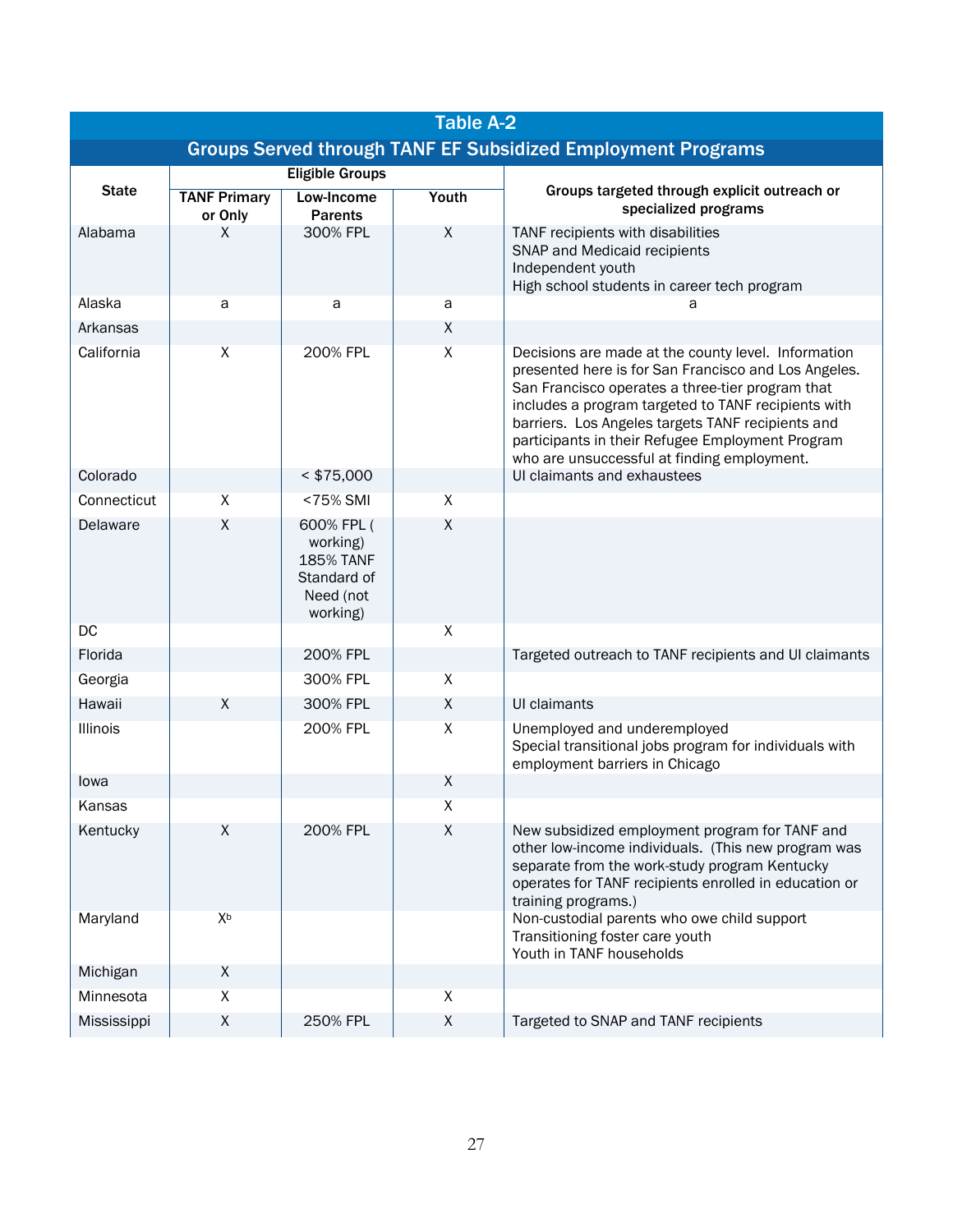| Table A-2 (cont.) |                                                                     |                                                                                                               |                    |                                                                                                                                                                                                 |
|-------------------|---------------------------------------------------------------------|---------------------------------------------------------------------------------------------------------------|--------------------|-------------------------------------------------------------------------------------------------------------------------------------------------------------------------------------------------|
|                   | <b>Groups Served through TANF EF Subsidized Employment Programs</b> |                                                                                                               |                    |                                                                                                                                                                                                 |
|                   |                                                                     | <b>Eligible Groups</b>                                                                                        |                    |                                                                                                                                                                                                 |
| <b>State</b>      | <b>TANF</b><br>Primary or<br>Only                                   | Low-Income<br><b>Parents</b>                                                                                  | Youth              | Groups targeted through explicit outreach or<br>specialized programs                                                                                                                            |
| Missouri          |                                                                     |                                                                                                               | $\mathsf{X}$       |                                                                                                                                                                                                 |
| Montana           | X                                                                   | 185% FPL                                                                                                      | X                  | Initially, eligible for TANF cash assistance but not<br>receiving assistance. TANF cash assistance<br>recipients added in May 2010.                                                             |
| New Jersey        | X                                                                   |                                                                                                               | $\mathsf X$        |                                                                                                                                                                                                 |
| New York          | X                                                                   |                                                                                                               |                    | Safety Net cash assistance recipients<br>Non-custodial parents<br>TANF and Safety Net supportive service recipients<br>(Note: Safety Net is a New York State-funded cash<br>assistance program) |
| North Carolina    | X                                                                   | 200% FPL                                                                                                      |                    |                                                                                                                                                                                                 |
| North Dakota      | X                                                                   |                                                                                                               |                    | Non-custodial parents<br>Foster care youth ages 16-18                                                                                                                                           |
| Ohio              | X                                                                   | 200% FPL                                                                                                      | $\mathsf{X}$       |                                                                                                                                                                                                 |
| Oklahoma          | X                                                                   | Families with<br>children<br>receiving a<br>public benefit<br>(SNAP,<br>medical<br>assistance,<br>child care) | $\pmb{\mathsf{X}}$ |                                                                                                                                                                                                 |
| Oregon            | X                                                                   |                                                                                                               | X                  | TANF recipients with employment barriers                                                                                                                                                        |
| Pennsylvania      | X                                                                   | 235% FPL                                                                                                      | X                  | SNAP recipients                                                                                                                                                                                 |
| Rhode Island      | X                                                                   | 225% FPL                                                                                                      |                    | SNAP and medical assistance recipients                                                                                                                                                          |
| South Carolina    | X                                                                   |                                                                                                               |                    | <b>TANF</b> applicants                                                                                                                                                                          |
| South Dakota      |                                                                     |                                                                                                               | X                  |                                                                                                                                                                                                 |
| Tennessee         | X                                                                   | 135% FPL                                                                                                      |                    | High unemployment communities                                                                                                                                                                   |
| <b>Texas</b>      |                                                                     |                                                                                                               | $\mathsf{X}$       | UI claimants and exhaustees who earned less than<br>\$15 per hour                                                                                                                               |
| Utah              |                                                                     |                                                                                                               | $\mathsf{X}$       | Ul claimants who earned less than \$15 per hour with<br>10 or more weeks of benefits remaining                                                                                                  |
| Vermont           | X                                                                   |                                                                                                               |                    |                                                                                                                                                                                                 |
| Virginia          | X                                                                   |                                                                                                               |                    |                                                                                                                                                                                                 |
| Washington        | Χ                                                                   |                                                                                                               |                    | TANF recipients with employment barriers                                                                                                                                                        |
| West Virginia     | $\pmb{\mathsf{X}}$                                                  | 100% FPL                                                                                                      | X                  | High unemployment areas                                                                                                                                                                         |
| Wisconsin         |                                                                     |                                                                                                               |                    | Not eligible for TANF cash assistance or UI benefits                                                                                                                                            |
| Total             | 25                                                                  | 19                                                                                                            | 25                 |                                                                                                                                                                                                 |

 $a$ Information not available.

<sup>b</sup> Maryland uses other funds to serve non-TANF-eligible groups using the same model. This number includes only the TANF-eligible individuals served.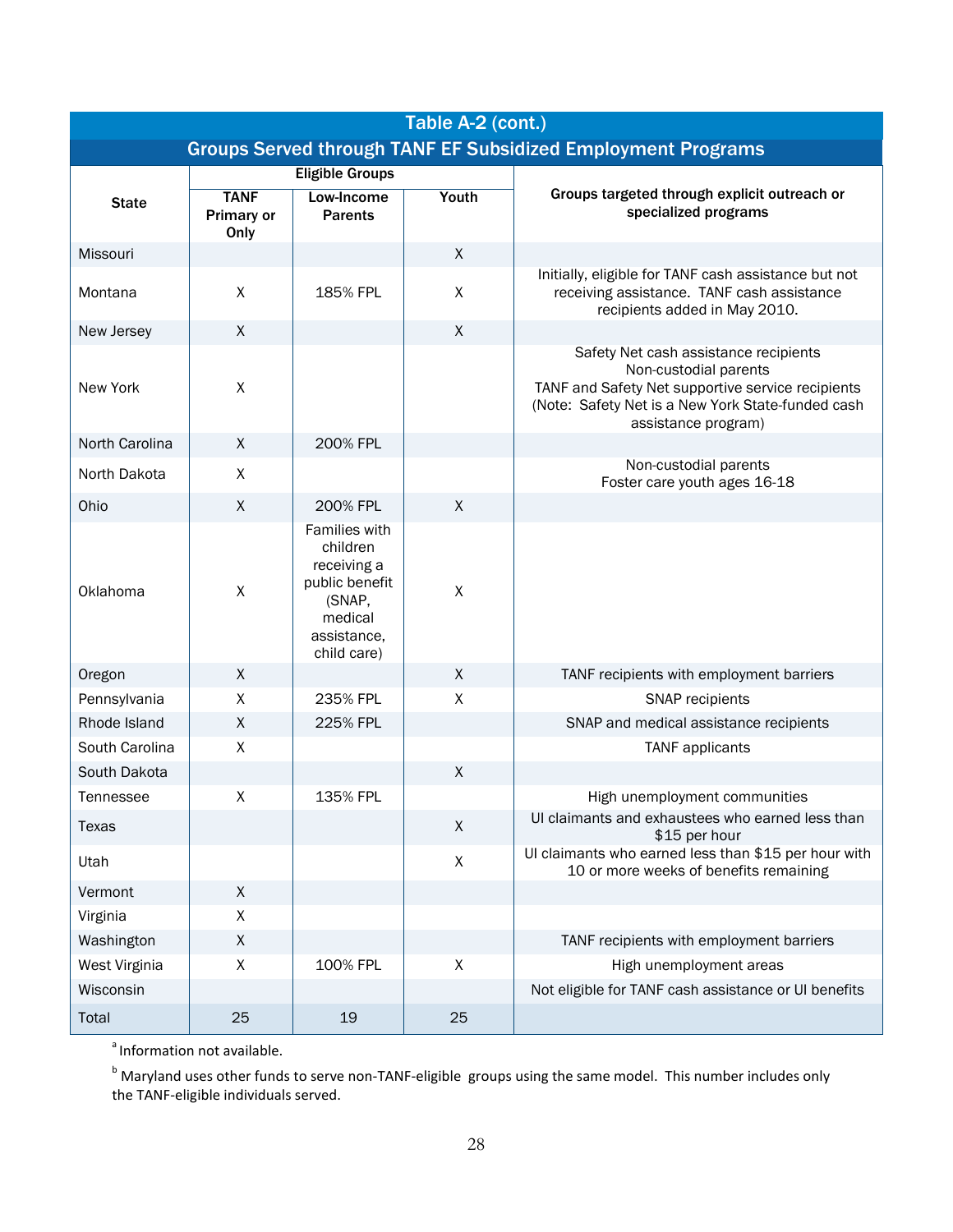| <b>Table A-3</b> |                                                                                                                                                        |                                                                                                                     |                                                                                                        |                                                                                                                                              |  |
|------------------|--------------------------------------------------------------------------------------------------------------------------------------------------------|---------------------------------------------------------------------------------------------------------------------|--------------------------------------------------------------------------------------------------------|----------------------------------------------------------------------------------------------------------------------------------------------|--|
|                  | Wage Subsidy Structure for TANF EF Subsidized Employment Programs                                                                                      |                                                                                                                     |                                                                                                        |                                                                                                                                              |  |
| <b>State</b>     | Maximum wage<br>eligible for<br>reimbursement                                                                                                          | Amount of wage<br>subsidized                                                                                        | Coverage of payroll costs:<br>FICA, Unemployment Tax<br>(UT), and Worker's<br><b>Compensation (WC)</b> | Hours per week<br>eligible for<br>reimbursement                                                                                              |  |
| Alabama          | \$15                                                                                                                                                   | 100%                                                                                                                | Employee portion of FICA                                                                               | Up to 40                                                                                                                                     |  |
| California       | Varies by county                                                                                                                                       | Varies by county                                                                                                    | Varies by county                                                                                       | Varies by county                                                                                                                             |  |
| Colorado         | Prevailing wage;<br>\$11.12 is the average                                                                                                             | 50-100% depending on<br>the region                                                                                  | Employer must cover<br>most payroll costs;<br>program covers workers'<br>compensation                  | Set by employer;<br>usually 32 to 40.                                                                                                        |  |
| Connecticut      | \$10                                                                                                                                                   | 100%                                                                                                                | FICA, UT, and some UE                                                                                  | 30-35                                                                                                                                        |  |
| Delaware         | \$14                                                                                                                                                   | 100% (generally for six<br>months)                                                                                  | FICA, UT, and WC                                                                                       | Determined by<br>employer: usually<br>30-40                                                                                                  |  |
| Florida          | \$19.51                                                                                                                                                | 100%                                                                                                                | FICA, UT and WC                                                                                        | Up to 40                                                                                                                                     |  |
| Georgia          | $$19.88$ <sup>a</sup>                                                                                                                                  | 80%                                                                                                                 | None                                                                                                   | Up to 40                                                                                                                                     |  |
| Hawaii           | Prevailing wage,<br>reimbursement<br>dependent on amount<br>of wage paid                                                                               | 100% of the state<br>minimum wage (\$7.25),<br>plus 50 cents for each<br>\$1 per hour paid over<br>the minimum wage | Additional 14% to cover<br>FICA, UT, and WC                                                            | 24-40                                                                                                                                        |  |
| <b>Illinois</b>  | \$10                                                                                                                                                   | 100%                                                                                                                | FICA and WC                                                                                            | Up to 40                                                                                                                                     |  |
| Kentucky         | At least \$7.25, no<br>maximum                                                                                                                         | 100%                                                                                                                | <b>FICA</b>                                                                                            | 25-40                                                                                                                                        |  |
| Maryland         | At least \$10.00, no<br>maximum                                                                                                                        | 100% (duration varies by<br>sector)                                                                                 | None                                                                                                   | Up to 40                                                                                                                                     |  |
| Michigan         | Information not<br>available                                                                                                                           | Information not available                                                                                           | Information not available                                                                              | Information not<br>available                                                                                                                 |  |
| Minnesota        | Varies by county                                                                                                                                       | Varies by county                                                                                                    | Varies by county                                                                                       | Varies by county                                                                                                                             |  |
| Mississippi      | \$12.74                                                                                                                                                | 100% in months 1 & 2<br>75% in month 3<br>50% in months 4 & 5<br>25% in month 6                                     | <b>FICA</b>                                                                                            | Up to 40                                                                                                                                     |  |
| Montana          | Prevailing wage;<br>average is \$11.42                                                                                                                 | Usually up to 100% for 6<br>months                                                                                  | FICA, UT, and WC                                                                                       | No weekly max, but<br>1,040 hours max<br>per participant                                                                                     |  |
| New Jersey       | None                                                                                                                                                   | 100%                                                                                                                | None                                                                                                   | Up to 40                                                                                                                                     |  |
| New York         | Statewide programs:<br>Green Jobs Corp,<br>Health Care Jobs and<br>Transitional Jobs (TJ)<br>vary by locality<br>NYC version of above<br>programs-\$10 | Statewide Programs-vary<br>by locality<br>NYC programs-100% for<br>6 months                                         | Statewide Programs-vary<br>by locality<br>NYC programs-None                                            | Statewide max:<br>Green Jobs Corp-35<br>Health Care Jobs-40<br>$TJ-40$<br>NYC Programs-35<br>for Green jobs; 40<br>for Health Care and<br>ΤJ |  |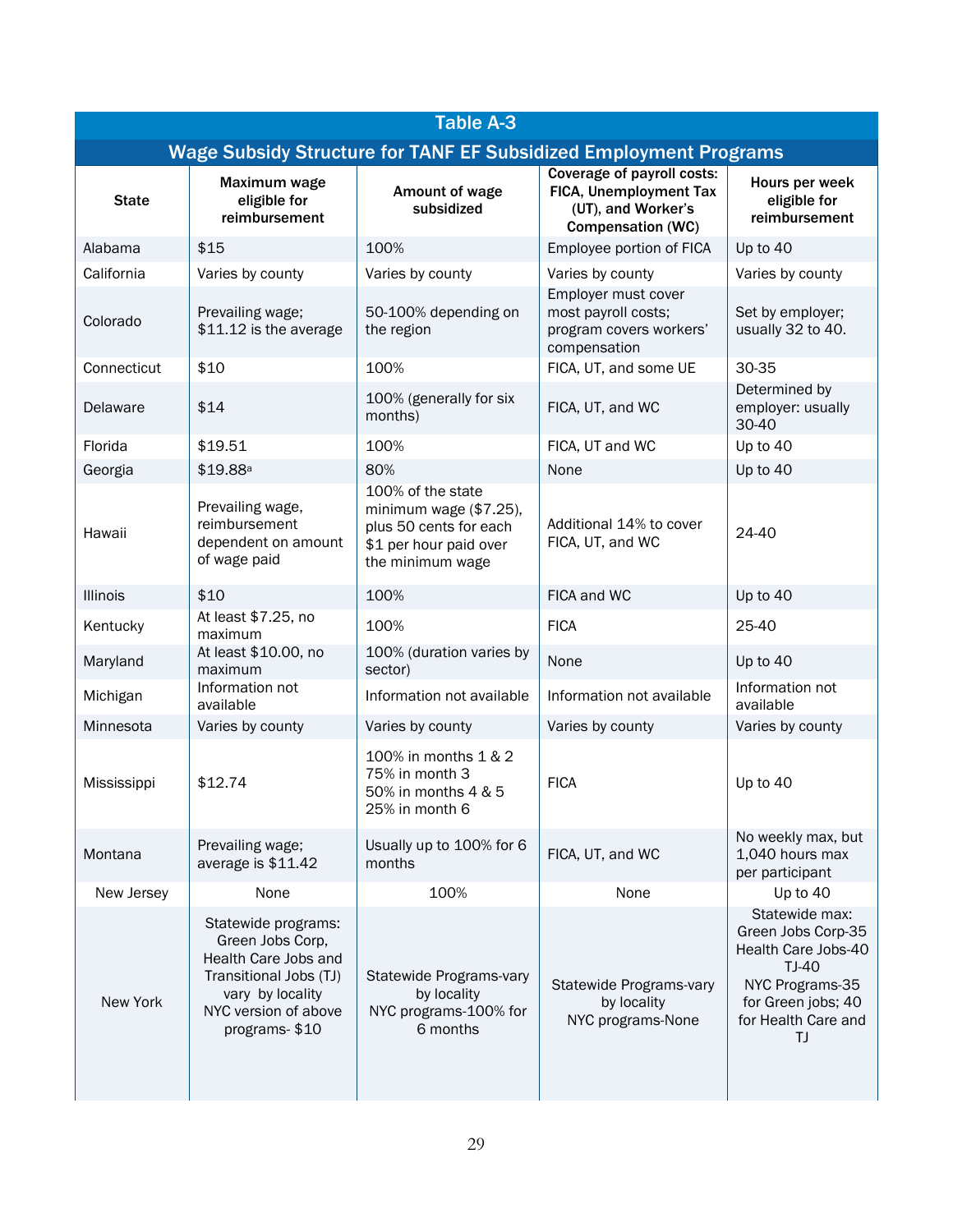| Table A-3 (cont.) |                                                                                |                                                                                                                                                        |                                                                                                        |                                                                     |
|-------------------|--------------------------------------------------------------------------------|--------------------------------------------------------------------------------------------------------------------------------------------------------|--------------------------------------------------------------------------------------------------------|---------------------------------------------------------------------|
|                   |                                                                                |                                                                                                                                                        | <b>Wage Subsidy Structure for TANF EF-Subsidized Employment Programs</b>                               |                                                                     |
| <b>State</b>      | Maximum wage<br>eligible for<br>reimbursement                                  | Amount of wage<br>subsidized                                                                                                                           | Coverage of payroll costs:<br>FICA, Unemployment Tax<br>(UT), and Worker's<br><b>Compensation (WC)</b> | <b>Maximum hours</b><br>per week eligible<br>for reimbursement      |
| North Carolina    | None                                                                           | 100%                                                                                                                                                   | None                                                                                                   | Up to 40                                                            |
| North Dakota      | None                                                                           | 100% up to 12 months                                                                                                                                   | FICA, UT and WC                                                                                        | 40, but overtime<br>can also be<br>reimbursed                       |
| Ohio              | Varies by county                                                               | Varies by county                                                                                                                                       | Varies by county                                                                                       | Varies by county                                                    |
| Oklahoma          | \$12                                                                           | 100% in month 1<br>50% in months 2-4<br>(balance of subsidy for<br>months 2-4 is paid to<br>employer if employee is<br>still working in 10th<br>month) | None                                                                                                   | Up to 40                                                            |
| Oregon            | \$8.40                                                                         | 100%                                                                                                                                                   | FICA and WC for 6<br>months                                                                            | Up to 40                                                            |
| Pennsylvania      | \$13                                                                           | 100%                                                                                                                                                   | None                                                                                                   | Up to 40                                                            |
| Rhode Island      | Subsidized<br>employment program:<br>prevailing wage<br>Transitional Jobs: \$8 | Subsidized employment:<br>100% until program<br>ends<br>TJ: 100% for 6 months                                                                          | Subsidized employment:<br>none<br>TJ: FICA and WC                                                      | Subsidized<br>employment: None<br>TJ: 35                            |
| South Carolina    | \$7.25                                                                         | 100%                                                                                                                                                   | FICA, UT, and WC                                                                                       | Maximum of 20;<br>employer pays full<br>wage for hours<br>beyond 20 |
| Tennessee         | \$15.85                                                                        | 100%                                                                                                                                                   | <b>WC</b>                                                                                              | Up to 40                                                            |
| Texas             | Prevailing wage;<br>average is \$9.71                                          | Flat subsidy of \$2,000<br>over four months                                                                                                            | Can cover FICA and WC<br>costs equal to up to<br>10.5% of wages.                                       | Minimum of 30<br>hours required                                     |
| Utah              | Minimum of \$9 per<br>hour                                                     | Flat subsidy of \$2,000<br>over four months:<br>\$500 after month 1,<br>\$1500 after 3 months                                                          | None explicitly, but<br>\$2,000 subsidy can be<br>applied as the employer<br>sees fit                  | Minimum of 35<br>hours per week<br>required                         |
| Virginia          | Information not<br>available                                                   | Information not available                                                                                                                              | Information not available                                                                              | Information not<br>available                                        |
| Vermont           | Information not<br>available                                                   | Information not available                                                                                                                              | Information not available                                                                              | Information not<br>available                                        |
| Washington        | \$8.55                                                                         | 100%                                                                                                                                                   | FICA, UT and WC                                                                                        | 20                                                                  |
| West Virginia     | Prevailing wage;<br>average is between \$9<br>and \$10                         | 100%                                                                                                                                                   | None                                                                                                   | Minimum of 30<br>hours per week<br>required                         |
| Wisconsin         | \$7.25                                                                         | 100% for 6 months                                                                                                                                      | FICA, UC, and WC                                                                                       | Up to 40                                                            |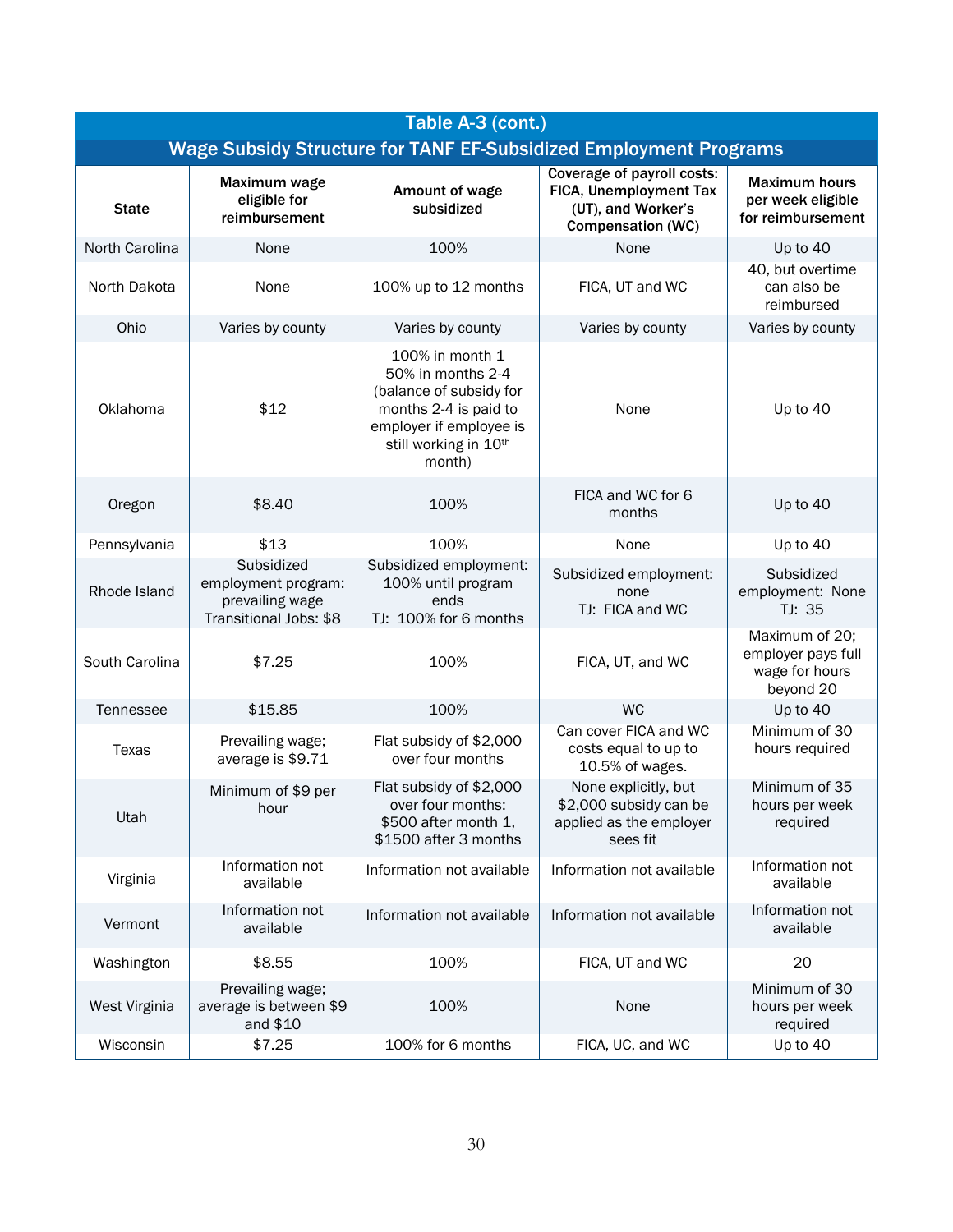| <b>Table A-4</b> |                                                                                                                                                                                                             |                                                                                                                     |  |
|------------------|-------------------------------------------------------------------------------------------------------------------------------------------------------------------------------------------------------------|---------------------------------------------------------------------------------------------------------------------|--|
|                  | <b>Administrative Structure for TANF EF Subsidized Employment Programs</b>                                                                                                                                  |                                                                                                                     |  |
| <b>State</b>     | <b>Primary Service Delivery Structure</b>                                                                                                                                                                   | <b>Employer of Record</b>                                                                                           |  |
| Alabama          | TANF agency is the lead agency. Multiple partnerships<br>with other state agencies for public-sector employment<br>programs and Department of Rehabilitation Services<br>for individuals with disabilities. | Employer                                                                                                            |  |
| California       | Varies by county                                                                                                                                                                                            | Varies by county                                                                                                    |  |
| Colorado         | County workforce agencies                                                                                                                                                                                   | Employer/temp agency                                                                                                |  |
| Connecticut      | Workforce Investment Boards (WIB) have primary<br>operational responsibility; TANF agency also operates a<br>component.                                                                                     | Varies by region - WIB in 3 regions;<br>Intermediary in 2 regions; TANF agency for<br>employees hired by the agency |  |
| Delaware         | Partnership between TANF agency, Workforce and<br><b>Employment Service Providers</b>                                                                                                                       | Temporary agency                                                                                                    |  |
| Florida          | Workforce in partnership with TANF agency                                                                                                                                                                   | Employer in most regions, but a third-party<br>staffing agency in some                                              |  |
| Georgia          | <b>TANF</b> agency                                                                                                                                                                                          | Employer                                                                                                            |  |
| Hawaii           | Intermediary (separate intermediaries for program<br>operation and employer reimbursement)                                                                                                                  | Employer                                                                                                            |  |
| <b>Illinois</b>  | Intermediary, including multiple subcontractors                                                                                                                                                             | Intermediary                                                                                                        |  |
| Kentucky         | Workforce agencies                                                                                                                                                                                          | Workforce or Intermediary                                                                                           |  |
| Maryland         | <b>TANF</b> agency                                                                                                                                                                                          | Employer                                                                                                            |  |
| Michigan         | Workforce agencies                                                                                                                                                                                          | Information not available                                                                                           |  |
| Minnesota        | TANF agency, workforce and local providers                                                                                                                                                                  | TANF agency and workforce                                                                                           |  |
| Mississippi      | State workforce agency                                                                                                                                                                                      | Employer                                                                                                            |  |
| Montana          | TANF employment service providers                                                                                                                                                                           | TANF employment service providers                                                                                   |  |
| New Jersey       | Partnership between TANF agency, Department of<br>Labor, and One Stop Career Centers                                                                                                                        | Employer                                                                                                            |  |
| New York         | NYS: Green Jobs and TJ- TANF agency and TANF<br>employment service providers; Health Care Jobs-TANF<br>agency; NYC: TANF agency and TANF employment<br>service providers                                    | NYS and NYC: Employer                                                                                               |  |
| North Carolina   | TANF agency                                                                                                                                                                                                 | Employer                                                                                                            |  |
| North Dakota     | TANF agency and TANF employment services providers                                                                                                                                                          | Employer                                                                                                            |  |
| Ohio             | Varies by county                                                                                                                                                                                            | Varies by county                                                                                                    |  |
| Oklahoma         | TANF agency                                                                                                                                                                                                 | Employer                                                                                                            |  |
| Oregon           | TANF agency and TANF employment service providers<br>(workforce agencies, community colleges, etc.)                                                                                                         | Employer                                                                                                            |  |
| Pennsylvania     | TANF and workforce agency collaboration; TANF<br>employment service providers                                                                                                                               | Employer or intermediary                                                                                            |  |
| Rhode Island     | TANF agency and workforce (subsidized employment)<br>Intermediary (TJ)                                                                                                                                      | Employer (subsidized employment)<br>Intermediary (TJ)                                                               |  |
| South Carolina   | TANF agency; workforce agency for payroll                                                                                                                                                                   | Employer                                                                                                            |  |
| Tennessee        | TANF agency and workforce                                                                                                                                                                                   | Employer                                                                                                            |  |
| Texas            | Workforce agencies                                                                                                                                                                                          | Employer                                                                                                            |  |
| Utah             | TANF/workforce agency (combined agency)                                                                                                                                                                     | Employer                                                                                                            |  |
| Vermont          | Information not available                                                                                                                                                                                   | Information not available                                                                                           |  |
| Virginia         | TANF agency and employment services providers;<br>private organizations                                                                                                                                     | Information not available                                                                                           |  |
| Washington       | Workforce and intermediary                                                                                                                                                                                  | Intermediary (TJ)<br>Employer (private-sector program)                                                              |  |
| West Virginia    | TANF agency and workforce                                                                                                                                                                                   | Employer                                                                                                            |  |
| Wisconsin        | Intermediary                                                                                                                                                                                                | Intermediary                                                                                                        |  |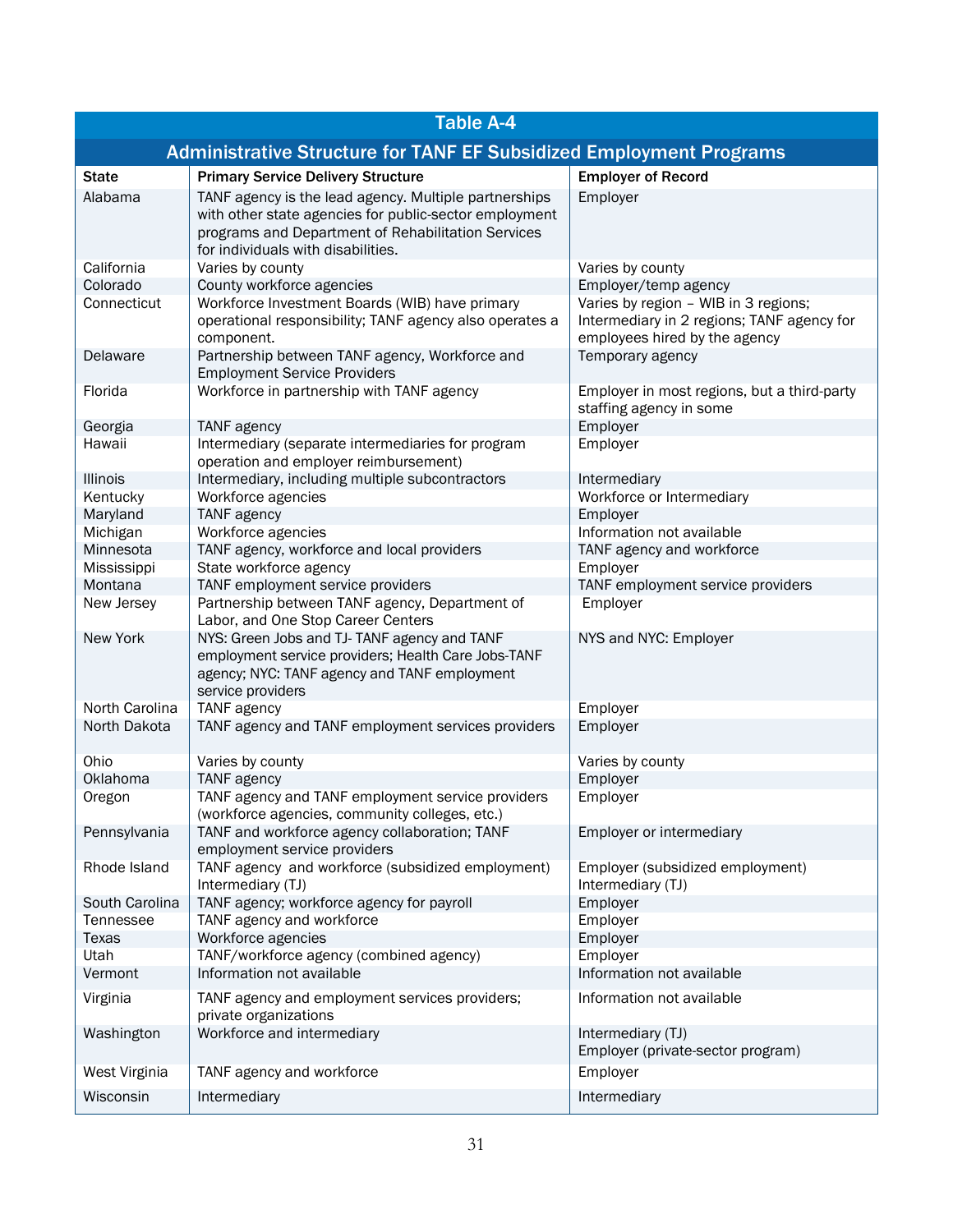|                                                                      | <b>Table A-5</b>                                                                                        |  |  |  |
|----------------------------------------------------------------------|---------------------------------------------------------------------------------------------------------|--|--|--|
| Status of State Subsidized Jobs Programs for Adults after the End of |                                                                                                         |  |  |  |
|                                                                      | the TANF Emergency Fund                                                                                 |  |  |  |
| <b>State</b>                                                         | <b>Status</b>                                                                                           |  |  |  |
| Alabama                                                              | Continuing to operate a very small program for TANF recipients with disabilities                        |  |  |  |
| Arkansas                                                             | Planning to start a program for adults in 2011.                                                         |  |  |  |
| California                                                           | Decision made by the counties; some have ended and some are continuing on a smaller scale               |  |  |  |
| Colorado                                                             | Program ended                                                                                           |  |  |  |
| Connecticut                                                          | Program ended                                                                                           |  |  |  |
| Delaware                                                             | Continuing to operate a small public-sector program                                                     |  |  |  |
| Florida                                                              | Program ended                                                                                           |  |  |  |
| Georgia                                                              | Continuing a small public-sector program; private-sector program ended                                  |  |  |  |
| Hawaii                                                               | Continuing a pre-existing program for TANF recipients                                                   |  |  |  |
| Illinois                                                             | Continued program through mid-January 2011 with state funds                                             |  |  |  |
| Kentucky                                                             | Subsidized employment program ended; work-study program funded with regular TANF funds will<br>continue |  |  |  |
| Maryland                                                             | Continuing program                                                                                      |  |  |  |
| Michigan                                                             | Now planning a new initiative                                                                           |  |  |  |
| Minnesota                                                            | Continuing to operate a smaller program                                                                 |  |  |  |
| Mississippi                                                          | Program ended                                                                                           |  |  |  |
| Montana                                                              | Program ended                                                                                           |  |  |  |
| New Jersey                                                           | Program ended, but is planning to start a new one                                                       |  |  |  |
| New York                                                             | Continuing to operate a smaller program                                                                 |  |  |  |
| North Carolina                                                       | Program ended, but is planning to start a new one                                                       |  |  |  |
| North Dakota                                                         | Program ended                                                                                           |  |  |  |
| Ohio                                                                 | Continuing program through May 2011 with already-allocated funds                                        |  |  |  |
| Oklahoma                                                             | Operating a smaller program only for TANF recipients                                                    |  |  |  |
| Oregon                                                               | Continuing pre-existing program, considering alternative designs to reduce costs                        |  |  |  |
| Pennsylvania                                                         | Ended program for non-TANF participants; continued program for TANF recipients                          |  |  |  |
| Rhode Island                                                         | New program ended; small transitional jobs program for TANF recipients continuing                       |  |  |  |
| South Carolina                                                       | Continued September 2010 placements through December 2010                                               |  |  |  |
| Tennessee                                                            | Continuing a small public-sector program; ended all other programs                                      |  |  |  |
| Texas                                                                | Continuing program through part of FY 2011, until state funds run out                                   |  |  |  |
| Utah                                                                 | Continuing program until reach 2,500 placements                                                         |  |  |  |
| Vermont                                                              | Program ended                                                                                           |  |  |  |
| Virginia                                                             | Continuing the smallest of three programs (a pre-existing program)                                      |  |  |  |
| Washington                                                           | Continuing a pre-existing program                                                                       |  |  |  |
| West Virginia                                                        | Summer youth program ended but subsidized employment program for adults is continuing and<br>expanding  |  |  |  |
| Wisconsin                                                            | Continuing program through June 30, 2012                                                                |  |  |  |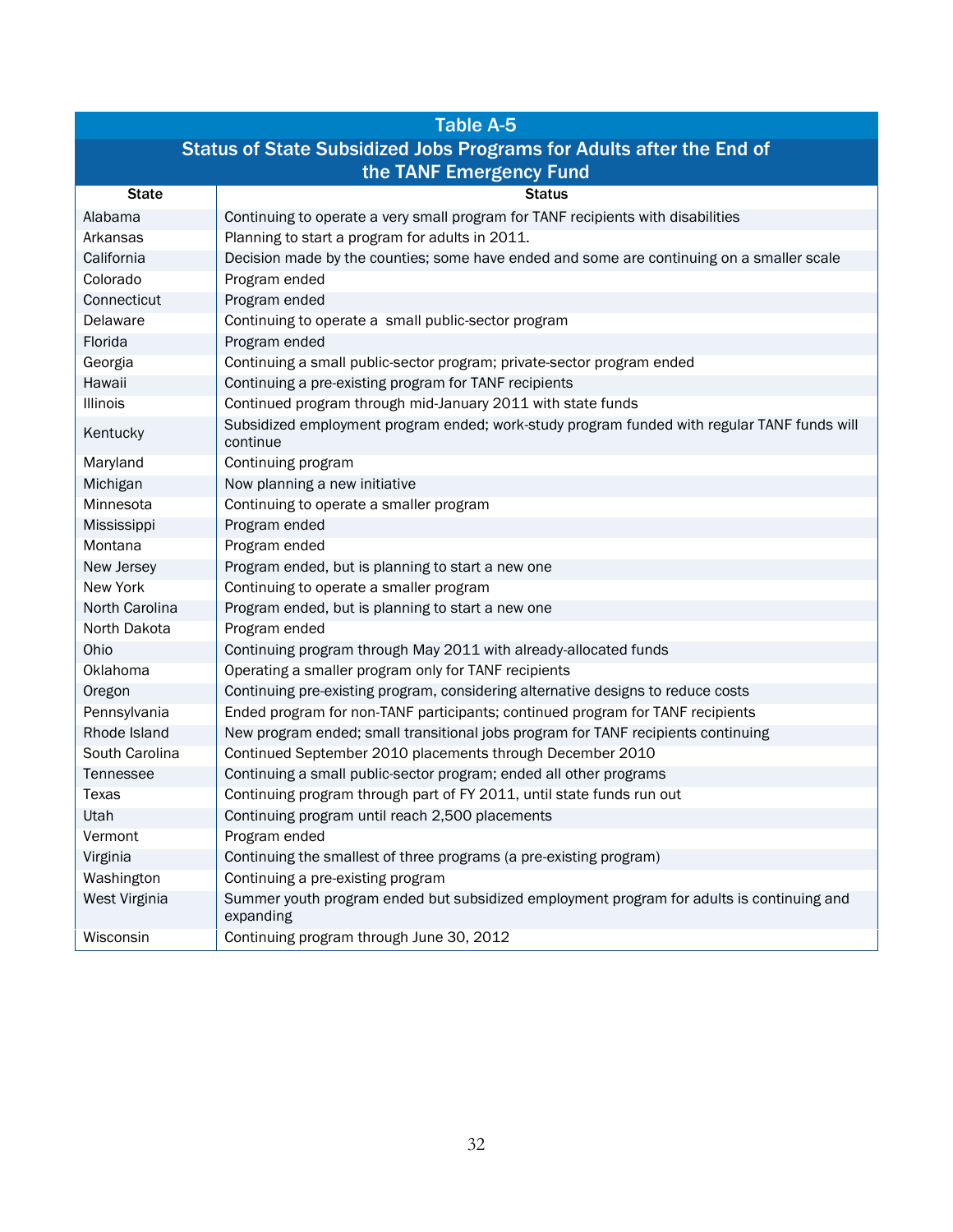# Appendix B

# Key Tasks in Implementing Effective Subsidized Employment Programs

Adapted from: Derr, Michelle K. and Melissa Young. "Implementing Effective Subsidized Employment Programs." Handout for presentation at the ACF Tri-Regional TANF Directors' Meeting (Regions II, III, IV), Atlanta, June 16-18, 2009.

### Key Tasks in Designing a Subsidized Employment Program

- Defining the program purpose or purposes
- Identifying eligibility criteria and target populations
- Developing a wage subsidy structure
- Creating an administrative infrastructure and implementation procedures
- Designing the provision supportive services to program participants
- **Engaging employers and promoting ongoing employment**
- Gathering support/identifying key "champions"
- Securing program funding and leveraging other resources
- Creating a process for evaluating and refining the program

### Task #1: Defining the program purposes

- $\Box$  What problem(s) are you trying to solve?
- $\Box$  What are your goals and how can you design the program to further them? (e.g., temporary employment during an economic downturn, transitional employment for those with limited work experience and barriers)
- $\Box$  What does this imply for how you will measure success?

### Task #2: Target population

- □ What population will you target? (e.g., hard-to-Employ, TANF caseload, work-ready, non-custodial parents, ex-offenders, unemployed, long-term unemployed)
- $\Box$  How many participants will you serve?
- $\Box$  How will you define program eligibility?
- $\Box$  How will you recruit/identify program participants?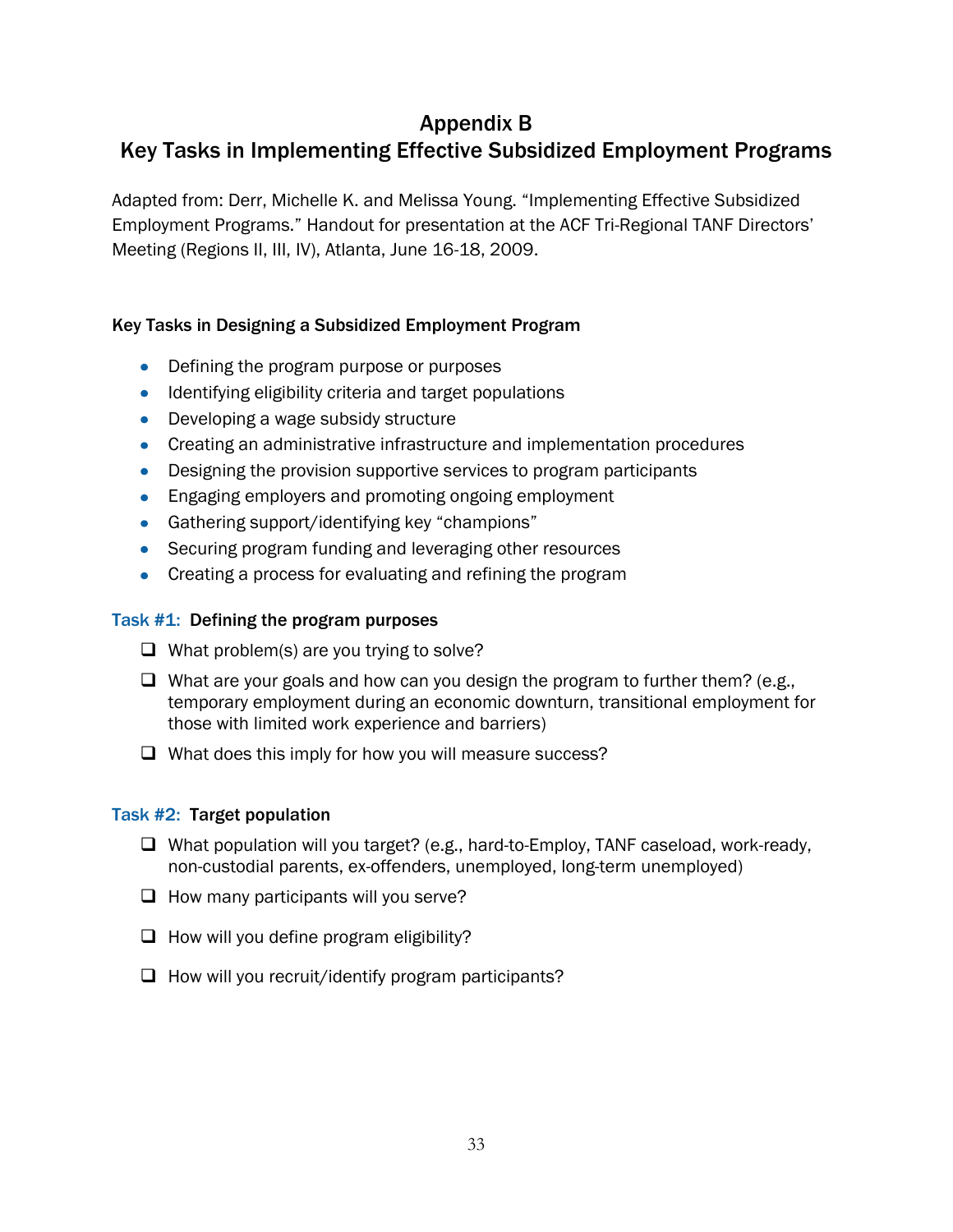### Task #3: Developing a wage subsidy structure

- $\Box$  What wage and hour requirements will you require (e.g., will positions eligible for subsidy be limited to those above or below a certain wage; will minimum or maximum hours requirements be imposed)?
- $\Box$  What portion of the wage will be subsidized?
- $\Box$  What other wage-related costs will you cover?
- $\Box$  For how long will you subsidize wages and related costs?
- $\Box$  What other subsidy approaches could be considered (e.g., flat payment per placement, bonus for permanent hire, etc.)?
- $\Box$  What are the conditions or expectations of subsidy (e.g., supervision, mentoring, ongoing unsubsidized employment, time for job search)?

#### Task #4: Creating an administrative infrastructure

- $\Box$  Who will recruit participants and determine eligibility?
- $\Box$  Who will recruit employers?
- $\Box$  How are employers and employees matched and what role does each play in selection? What role does the program play in matching and who (agency, contractor) executes the role?
- $\Box$  What is the process for resolving participant and/or employer problems when they arise?
- $\Box$  Who is the "employer" of record? Who will provide paychecks to the subsidized employees?
- $\Box$  How is the employer reimbursed for wages (if paid by employer) and other agreedupon program reimbursements? How are contractors or intermediaries reimbursed?
- □ What contracts or interagency agreements need to be entered into?
- $\Box$  What materials need to be developed handbooks, rules, manual sections, notices?

#### Task #5: Designing the provision supportive services to program participants

- $\Box$  What types of supportive services will be provided and under what circumstances? (Possible areas include child care, case management, retention or new job search help, social services including mental health, life skills, and financial literacy, among others.)
- $\Box$  Who will assess the eligibility or need for the services?
- $\Box$  Who will deliver the services?